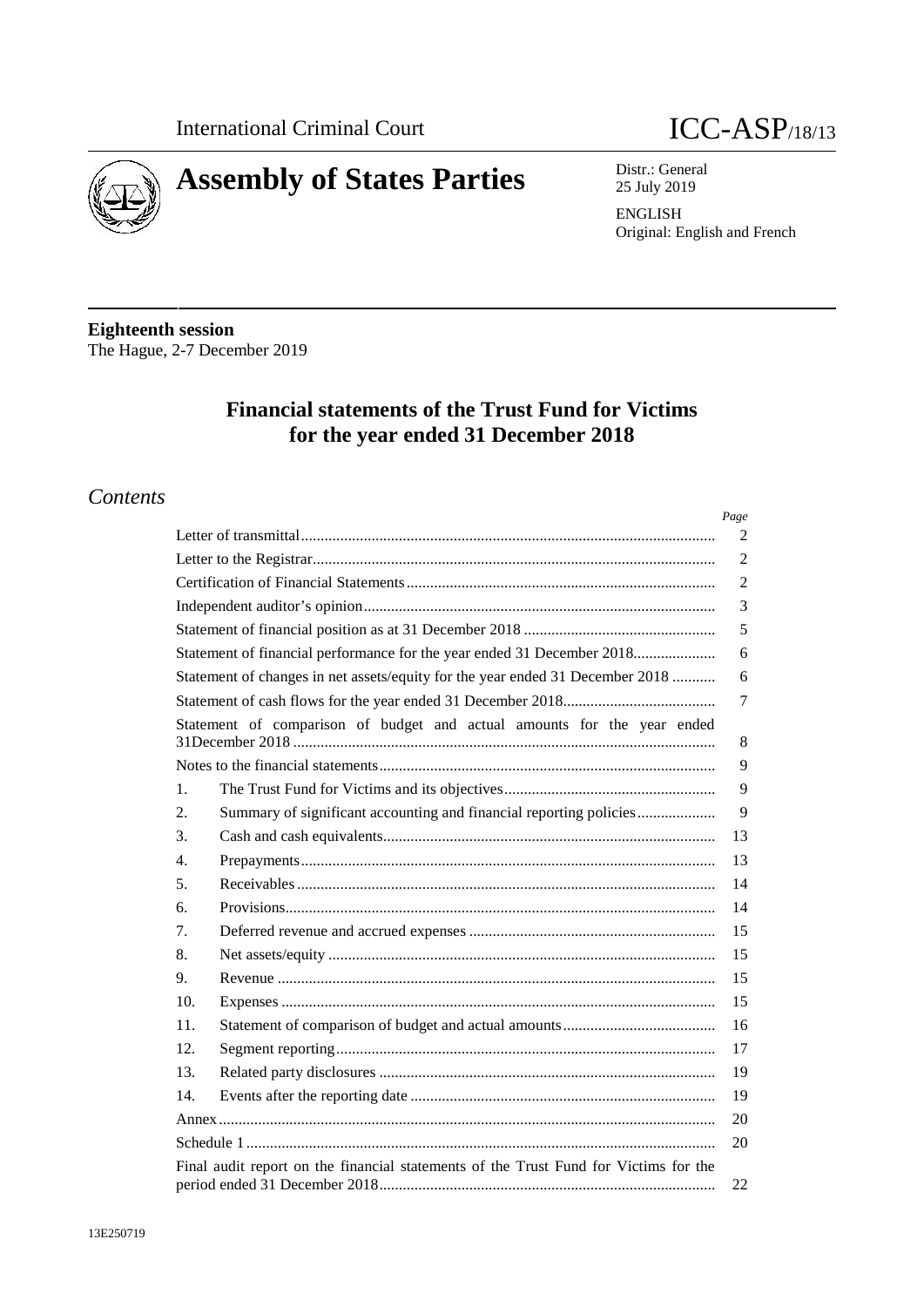# **Letter of transmittal**

13 June 2019

In accordance with Financial Regulation 11.1 the Registrar shall submit to the Auditor accounts for the financial period. I have the honour of submitting the financial statements of the Trust Fund for Victims for the financial period 1 January to 31 December 2018.

> Peter Lewis Registrar

Michel Camoin External Audit Director Cour des Comptes, 13 rue Cambon, 75100 Paris Cedex 01 France

### **Letter to the Registrar**

13 June 2019

Dear Mr Registrar,

Pursuant to Regulation 77(b) of the Regulations of the Trust Fund for Victims, the Board of Directors must submit the accounts and the financial statements of the Trust Fund for Victims for review by the External Auditor.

I would be grateful if you would sign the Letter of Transmittal to the External Auditor.

Respectfully yours

Felipe Michelini, Chair, Board of Directors of the Trust Fund for Victims

### **Certification of Financial Statements**

13 June 2019

The financial statements and supporting notes are approved.

Felipe Michelini, Chair, Board of Directors of the Trust Fund for Victims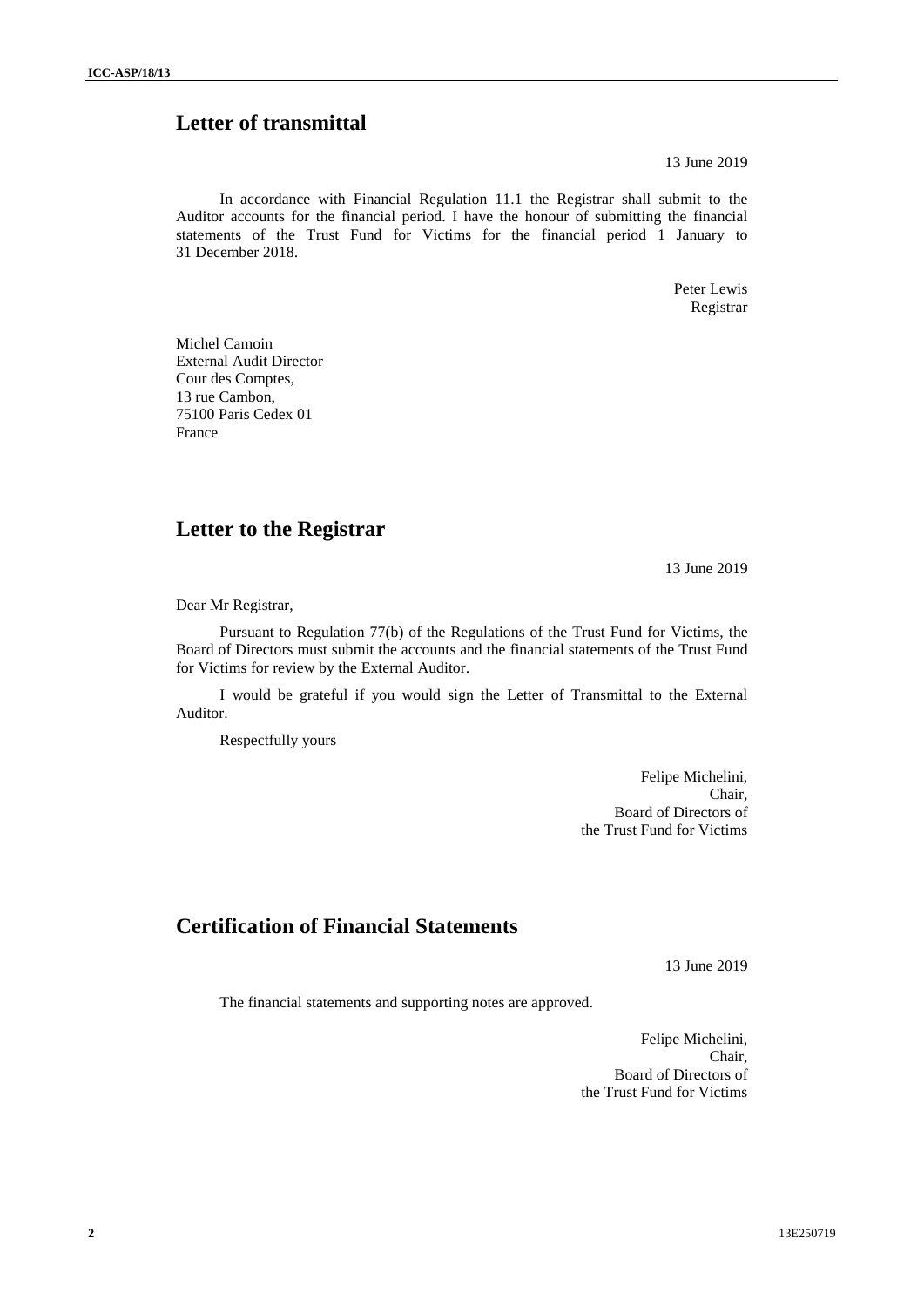### **Independent auditor's opinion**

Cour des comptes FRANCE



**The First President** 

Paris,  $-1$  JUIL, 2019

To Mr Felipe Michelini **Chair, Board of Directors** The Trust Fund for Victims

Adressed to Mr Pieter de Baan **Executive Director Secretariat - The Trust Fund for Victims** 

#### **AUDIT OPINION**

#### Opinion

We have audited the Financial Statements of the Trust Fund for Victims (TFV), for the 12 months period ended 31 December 2018. These Financial Statements include a Statement of Financial Position as at 31 December 2018, a Statement of Financial Performance, a Statement of Changes in Net Assets, a Statement of Cash Flows, a Statement of Comparison of Budget and Actual Amounts and Notes including a summary of the accounting principles and other information.

Based on our audit, the financial statements give a fair view of the financial position of the Trust Fund for Victims as at 31 December 2018, as well as the financial performance, the changes in net assets, the cash flow and the comparison of budget and actual amounts for the 12 months period ending 31 December 2018 in conformity with the International Public Sector Accounting Standards (IPSAS).

#### **Basis for Opinion**

We have conducted our audit in accordance with the International Standards on Auditing (ISA). These Standards require us to comply with the ethical rules and to plan and perform our audit in order to obtain a reasonable assurance that the financial statements are free from material misstatements. As required by the Charter of ethics of the Cour des comptes, we quarantee the independence, the fairness, the neutrality, the integrity and the professional discretion of the auditors. Furthermore, we also fulfilled our other ethical obligations in compliance with the Code of Ethics of the International Organisation of Supreme Audit Institutions (INTOSAI). The responsibilities of the auditor are more extensively described in the section "Auditor's Responsibilities for the Audit of the Financial Statements".

We believe that the audit evidence collected is sufficient and appropriate to constitute a reasonable basis for our opinion.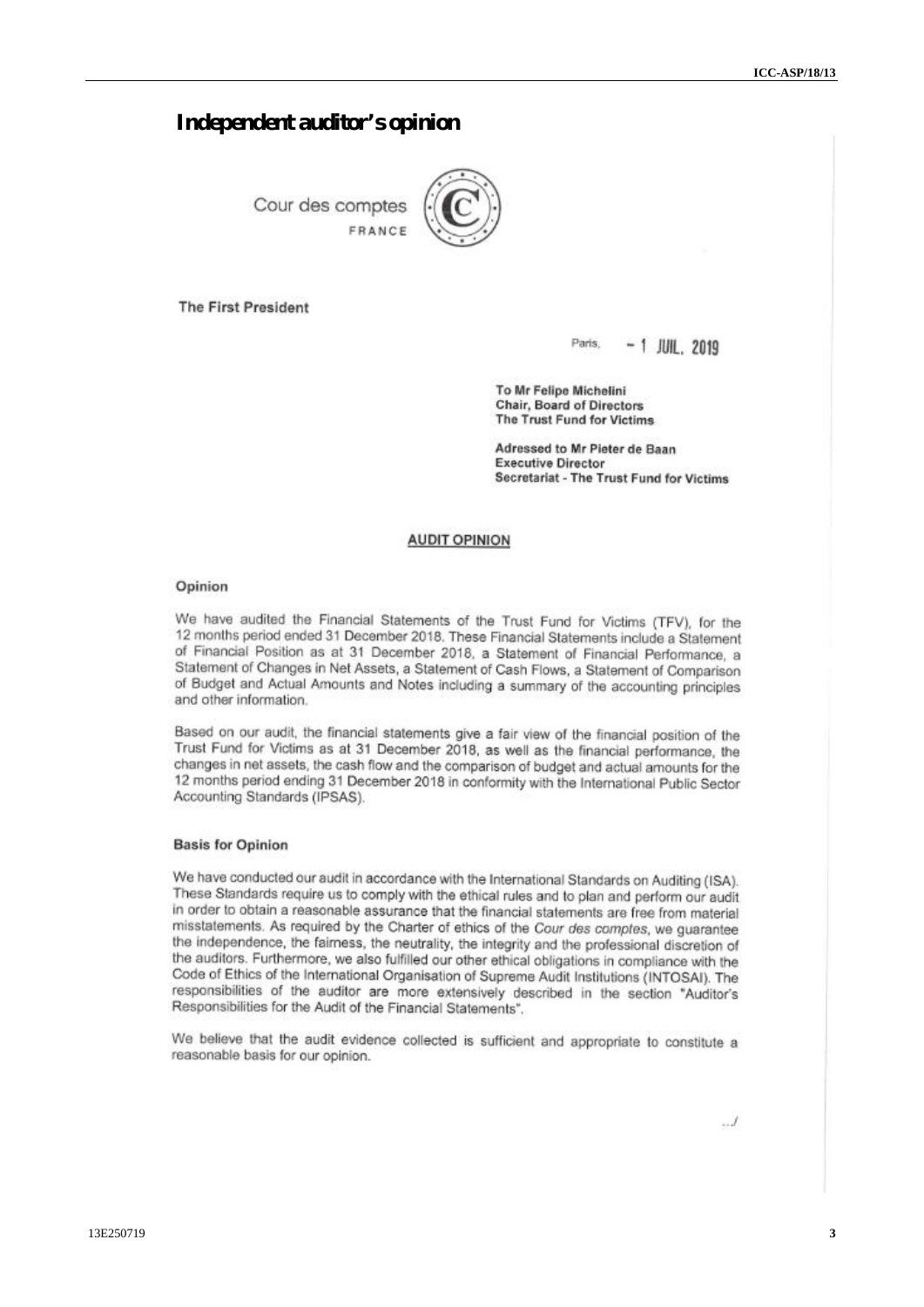### Management's Responsibilities for the Financial Statements

By virtue of Part IV, paragraph 77 of the Regulations of the Trust Fund for Victims, the Board of Directors is responsible for preparing and presenting the financial statements. These statements are in conformity with the International Public Sector Accounting Standards. This responsibility includes the design, implementation and monitoring of internal control procedures to ensure the preparation and the fair presentation of financial statements, free of significant misstatements, resulting either from frauds or errors. This responsibility also includes the determination of fair accounting estimates adapted to the circumstances.

### Auditor's Responsibilities for the Audit of the Financial Statements

The goal of the audit is to obtain reasonable assurance about whether the financial statements as a whole are free from material misstatement, whether due to fraud or error. Reasonable assurance is a high level of assurance, but is not a guarantee that an audit conducted in accordance with ISAs will always detect a material misstatement when it exists. Misstatements can arise from fraud or error and are considered material if, individually or in the aggregate, they could reasonably be expected to influence the economic decisions of users taken on the basis of these financial statements.

An audit therefore consists in implementing audit procedures in order to collect audit evidence regarding the amounts and the information presented in the financial statements. The External auditor takes into account the internal control in effect in the entity, relative to the establishment and preparation of financial statements, so as to define appropriate audit procedures in the circumstances, and not with the aim of expressing an opinion on the effectiveness of this control. The choice of the audit procedures is based on the External auditor's professional judgment, as is the case for the risk evaluation of the financial statements, for the assessment of the appropriateness of the accounting policies and of the accounting estimates, and for the overall presentation of the financial statements.

Lehilkisand

**Didier MIGAUD** 

13, rue Cambon = 75100 PARIS CEDEX 01 = T +33 1 42 98 95 00 = www.ccomptes.fr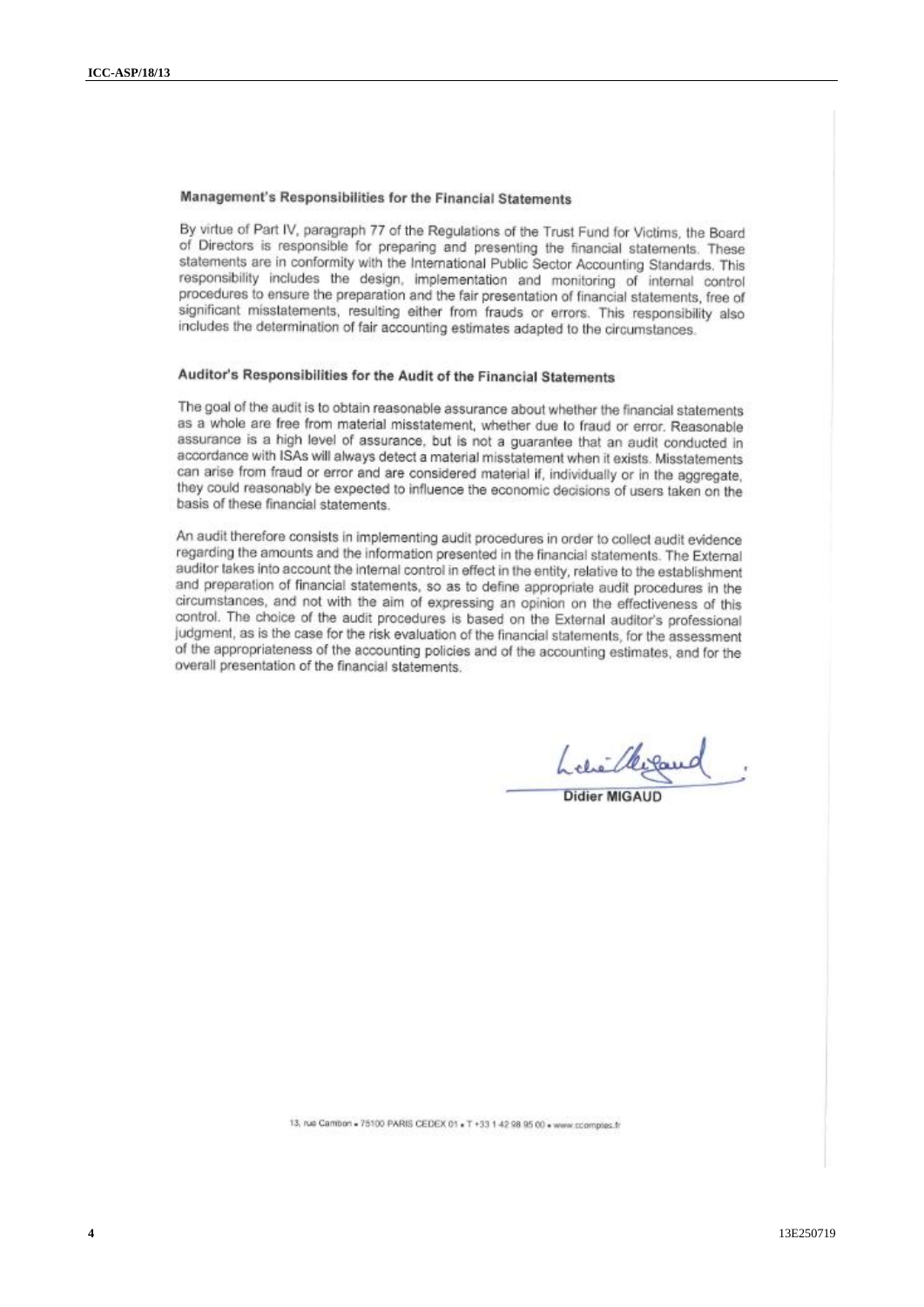# **Statement I**

|  |  | Trust Fund for Victims - Statement of financial position as at 31 |  |  |  |  |
|--|--|-------------------------------------------------------------------|--|--|--|--|
|  |  | December 2018 (in thousands of euros)                             |  |  |  |  |

|                                         | <b>Note</b> | 2018   | 2017   |
|-----------------------------------------|-------------|--------|--------|
| <b>Assets</b>                           |             |        |        |
| Current assets                          |             |        |        |
| Cash and cash equivalents               | 3           | 17,857 | 14,650 |
| Prepayments                             | 4           | 16     | 156    |
| Receivables                             | 5           | 597    | 528    |
| Total current assets                    |             | 18,470 | 15,334 |
| Non-current assets                      |             |        |        |
| Receivables                             | 5           | 636    | 505    |
| Total non-current assets                |             | 636    | 505    |
| <b>Total assets</b>                     |             | 19,106 | 15,839 |
| <b>Liabilities</b>                      |             |        |        |
| Current liabilities                     |             |        |        |
| Provisions                              | 6           | 961    | 473    |
| Deferred revenue and accrued expenses   | 7           | 854    | 204    |
| Total current liabilities               |             | 1,815  | 677    |
| Non-current liabilities                 |             |        |        |
| Provisions                              | 6           | 5,055  | 1,302  |
| Total non-current liabilities           |             | 5,055  | 1,302  |
| <b>Total liabilities</b>                |             | 6,870  | 1,979  |
| Net assets/equity                       | 8           | 12,236 | 13,860 |
| Total liabilities and net assets/equity |             | 19,106 | 15,839 |

The accompanying notes form an integral part of these financial statements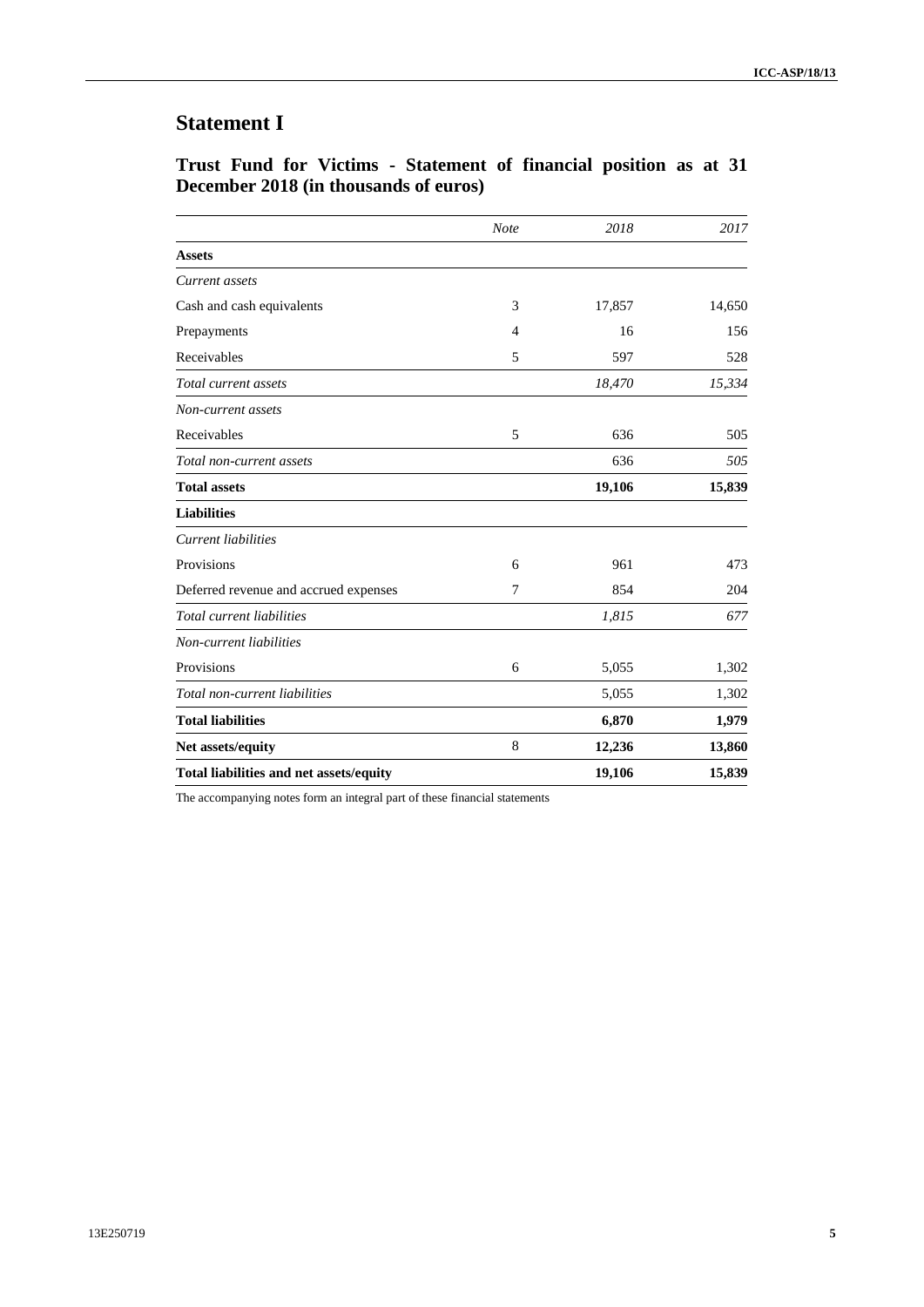## **Statement II**

### **Trust Fund for Victims - Statement of financial performance for the year ended 31 December 2018 (in thousands of euros)**

| Surplus/(deficit) for the period |             | (1,149) | 410   |
|----------------------------------|-------------|---------|-------|
| <b>Total expenses</b>            |             | 7,314   | 4,648 |
| Programme expenses               | 10          | 5,332   | 3,213 |
| Administrative expenses          | 10          | 1,982   | 1,435 |
| <b>Expenses</b>                  |             |         |       |
| <b>Total revenue</b>             |             | 6,165   | 5,058 |
| Financial revenue                | 9           | 18      | 6     |
| Voluntary contributions          | 9           | 3,605   | 2,878 |
| Assessed contributions           | 9           | 2,542   | 2,174 |
| <b>Revenue</b>                   |             |         |       |
|                                  | <b>Note</b> | 2018    | 2017  |

The accompanying notes form an integral part of these financial statements.

# **Statement III**

**Trust Fund for Victims - Statement of changes in net assets/equity for the year ended 31 December 2018 (in thousands of euros)**

|                                                          | Reparations<br>Programme | Assistance<br>Programme | Secretariat<br>of the | <b>Total Net</b><br>Trust Fund Assets/equity |
|----------------------------------------------------------|--------------------------|-------------------------|-----------------------|----------------------------------------------|
| Opening balance as at 1 January 2017                     | 5,000                    | 8,228                   | 271                   | 13,499                                       |
| Movement in net assets/equity in 2017                    |                          |                         |                       |                                              |
| Surplus/(deficit)                                        | (1,703)                  | 1,354                   | 759                   | 410                                          |
| Credits to States Parties/donors                         |                          |                         | (49)                  | (49)                                         |
| Transfer to reserve                                      | 500                      | (500)                   |                       |                                              |
| Total movements during the year                          | (1,203)                  | 854                     | 710                   | 361                                          |
| <b>Total net assets/equity</b><br>as at 31 December 2017 | 3,797                    | 9,082                   | 981                   | 13,860                                       |
| Movement in net assets/equity in 2018                    |                          |                         |                       |                                              |
| Surplus/(deficit)                                        | (3,465)                  | 1,756                   | 560                   | (1,149)                                      |
| Credits to States Parties/donors                         |                          |                         | (476)                 | (476)                                        |
| Transfer to reserve                                      | 1,500                    | (1,500)                 |                       |                                              |
| Total movements during the year                          | (1,965)                  | 256                     | 84                    | (1,625)                                      |
| <b>Total net assets/equity</b><br>as at 31 December 2018 | 1,832                    | 9,339                   | 1,065                 | 12,236                                       |

Fund balance of assistance programme includes amounts pending allocation.

The accompanying notes form an integral part of these financial statements.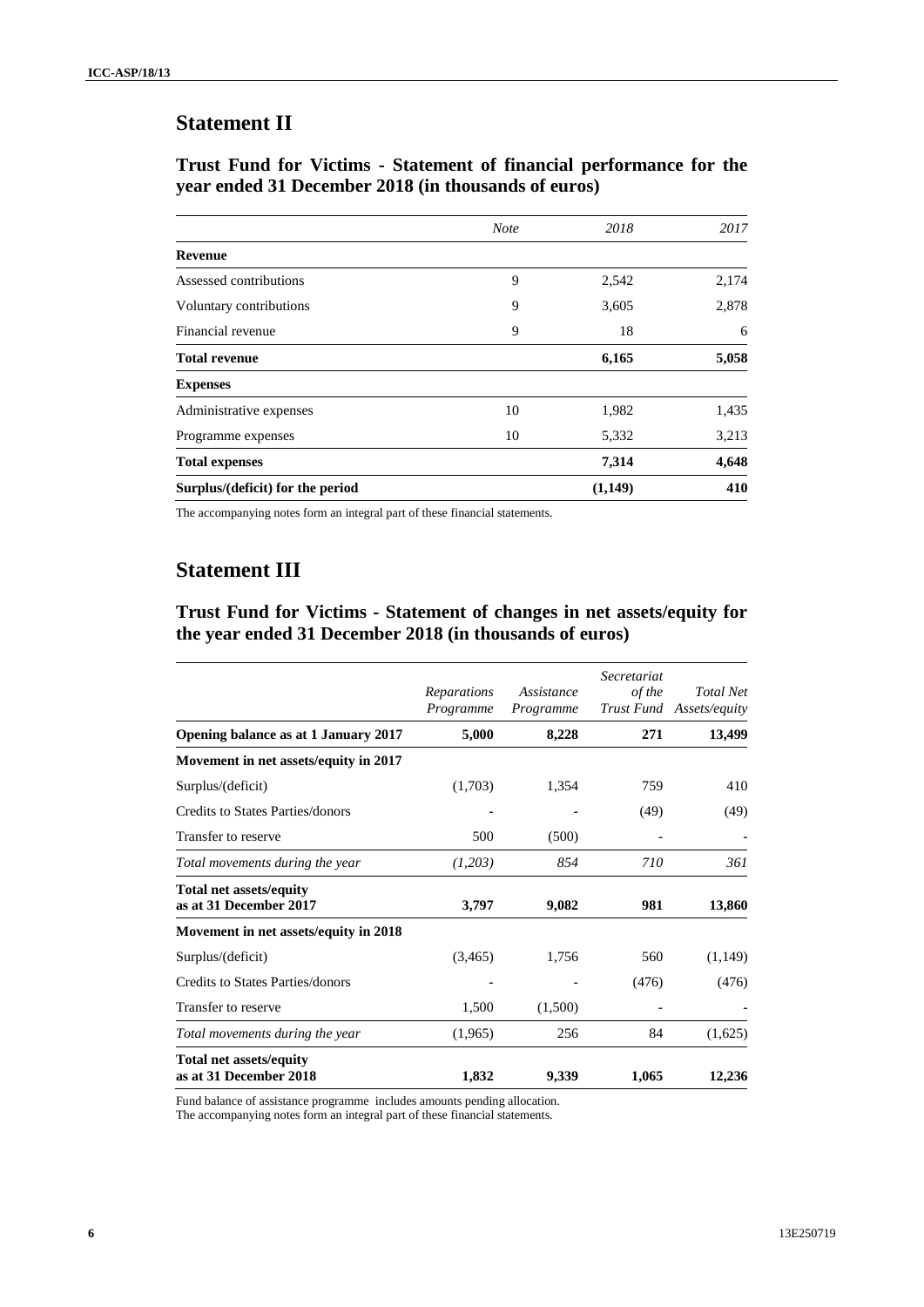# **Statement IV**

| Trust Fund for Victims - Statement of cash flows for the year ended |  |  |  |
|---------------------------------------------------------------------|--|--|--|
| 31 December 2018 (in thousands of euros)                            |  |  |  |

|                                                                       | 2018           | 2017           |
|-----------------------------------------------------------------------|----------------|----------------|
| <b>Cash flows from operating activities</b>                           |                |                |
| Surplus/(deficit) for the period (Statement II)                       | (1, 149)       | 410            |
| Unrealized foreign exchange differences                               | (4)            | $\overline{2}$ |
| (Increase)/decrease in time deposits                                  |                |                |
| (Increase)/decrease in receivables                                    | (199)          | (371)          |
| (Increase)/decrease in prepayments                                    | 140            | 405            |
| Increase/(decrease) in accounts payable                               |                |                |
| Increase/(decrease) in deferred revenue and accrued expenses          | 650            | 204            |
| Increase/(decrease) in provisions                                     | 4,241          | 1,411          |
| Less: interest income                                                 | (6)            | (6)            |
| Net cash flows from operating activities                              | 3,673          | 2,055          |
| <b>Cash flows from investing activities</b>                           |                |                |
| Plus: interest received                                               | 6              | 6              |
| Net cash flows from investing activities                              | 6              | 6              |
| <b>Cash flows from financing activities</b>                           |                |                |
| <b>Credits to States Parties</b>                                      | (476)          | (49)           |
| Net cash flows from financing activities                              | (476)          | (49)           |
| Net increase/(decrease) in cash and cash equivalents                  | 3,203          | 2,012          |
| Unrealized foreign exchange gains/losses on cash and cash equivalents | $\overline{4}$ | (2)            |
| Cash and cash equivalents at beginning of financial period            | 14,650         | 12,640         |
| Cash and cash equivalents at 31 December (Statement I)                | 17,857         | 14,650         |

The accompanying notes form an integral part of these financial statements.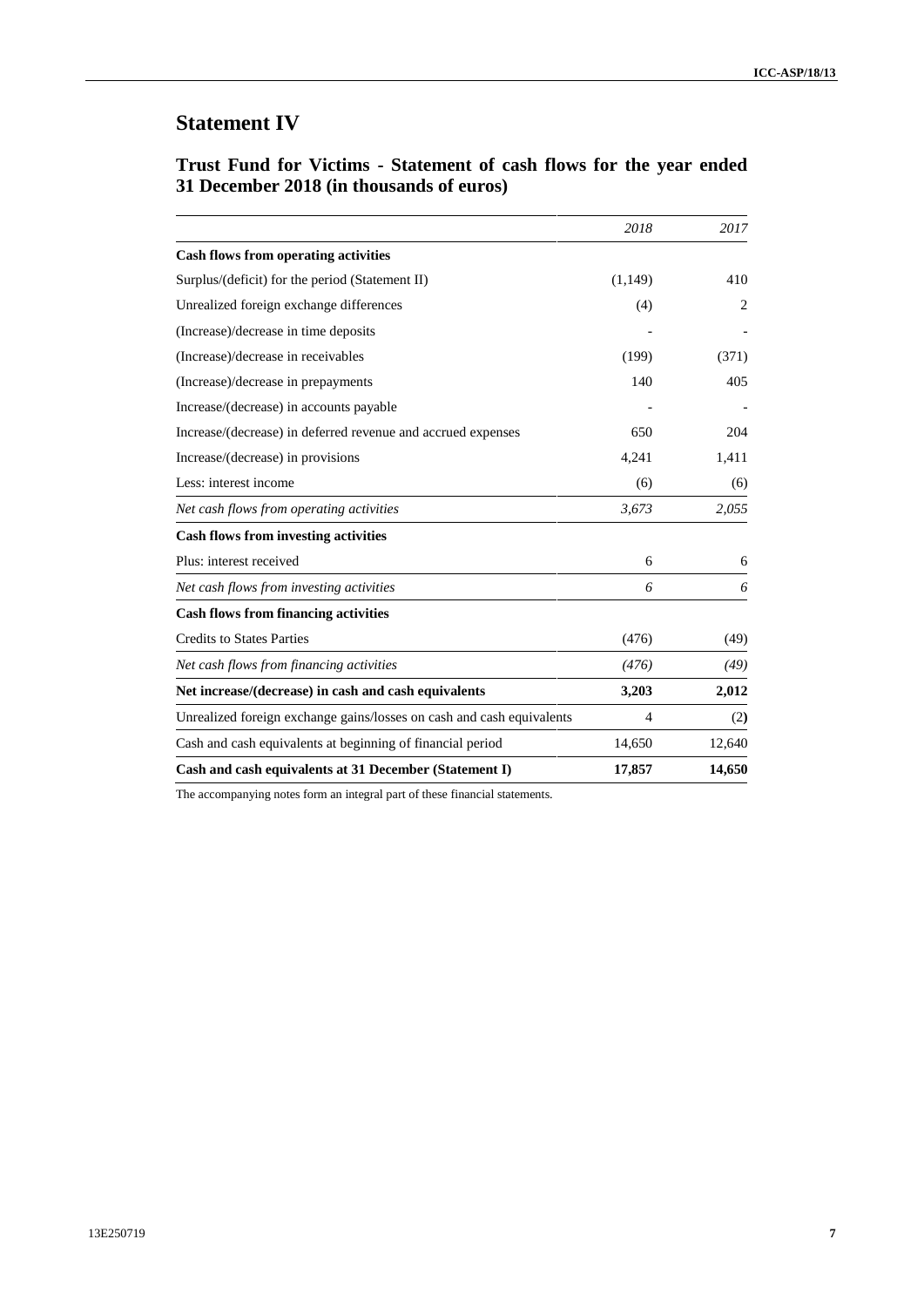# **Statement V**

### **Trust Fund for Victims - Statement of comparison of budget and actual amounts for the year ended 31 December 2018 (in thousands of euros)**

| Object of expenditure*       | Appropriation<br>approved | Total<br>expenditure | Total<br>surplus |
|------------------------------|---------------------------|----------------------|------------------|
| Staff costs                  | 1,124                     | 639                  | 485              |
| General temporary assistance | 752                       | 826                  | (73)             |
| Sub-total staff costs        | 1,876                     | 1,465                | 412              |
| Travel                       | 300                       | 361                  | (61)             |
| Hospitality                  | 3                         |                      | 3                |
| Contractual services         | 307                       | 193                  | 114              |
| Training                     | 32                        | 10                   | 22               |
| General operating expenses   | 20                        |                      | 20               |
| Supplies and materials       | 3                         | 3                    |                  |
| Furniture & Equipment        |                           |                      |                  |
| Sub-total non-staff costs    | 665                       | 567                  | 98               |
| <b>Total</b>                 | 2,542                     | 2,031                | 510              |

\* The budget for the Secretariat is approved as Major Programme VI of the Court's budget.

The accompanying notes form an integral part of these financial statements.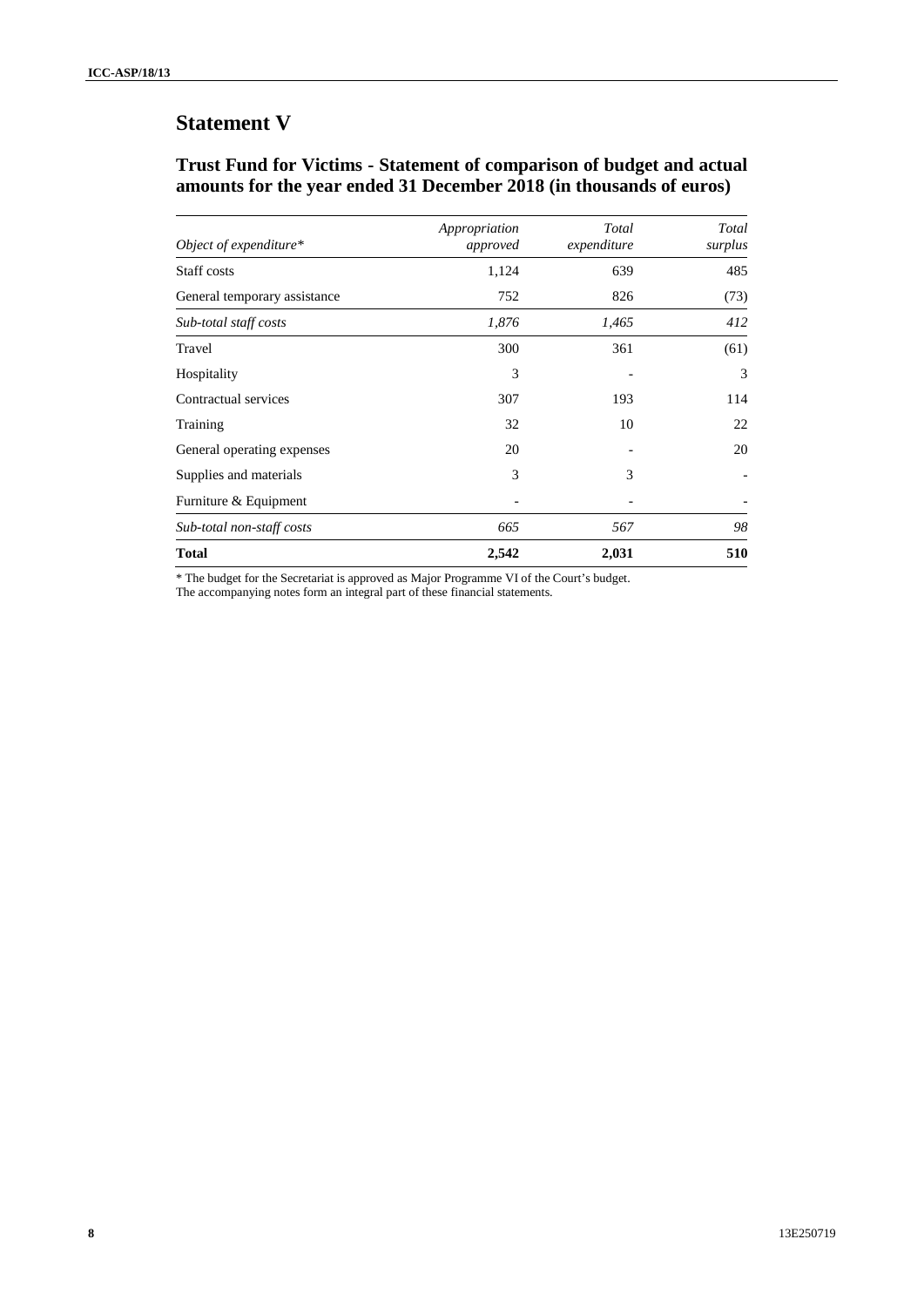### **Notes to the financial statements**

### **1. The Trust Fund for Victims and its objectives**

#### 1.1 *Reporting entity:*

The Trust Fund for Victims ("the Trust Fund") was established by the Assembly of States Parties ("the Assembly") in its resolution ICC-ASP/1/Res.6, for the benefit of victims of crimes within the jurisdiction of the International Criminal Court ("the Court"), and the families of such victims.

In the annex to the resolution ICC-ASP/1/Res.6, the Assembly established a Board of Directors ("the Board"), which is responsible for management of the Trust Fund.

The Secretariat of the Trust Fund ("the Secretariat") administers the Trust Fund, offers administrative support to the Board and its meetings and operates under the full authority of the Board. For administrative purposes, the Secretariat and staff are attached to the Registry of the Court and are part of the staff of the Registry and, as such, of the Court, and enjoy the same rights, duties, privileges, immunities and benefits.

By resolution ICC-ASP/4/Res.3, the Assembly adopted the Regulations of the Trust Fund for Victims, which state that the Trust Fund is a separate reporting entity. The Trust Fund and the Secretariat are controlled by the Board and are considered to be a single economic entity for financial reporting purposes. The Trust Fund and the Secretariat are referred to together as the Trust Fund.

### **2. Summary of significant accounting and financial reporting policies**

#### **Basis of preparation**

2.1 The financial statements of the Trust Fund are maintained in accordance with the Financial Regulations and Rules of the Court, as established by the Assembly in the annex to resolution ICC-ASP/1/Res.6. The financial statements of the Trust Fund have been prepared on the accrual basis of accounting, in compliance with the International Public Sector Accounting Standards (IPSAS). These notes form an integral part of the Trust Fund's financial statements. Figures in the statements and notes are rounded to thousand euros. Amounts may not add-up due to rounding differences.

2.2 *Financial period*: the financial period is one calendar year.

2.3 *Historical cost basis*: the financial statements are prepared on the historical cost basis of accounting.

#### **Currency of accounts and treatment of exchange rate movements**

2.4 The Trust Fund's functional and presentation currency is the euro.

2.5 Foreign currency transactions are translated into the functional currency using the United Nations operational rates of exchange which approximate the exchange rates prevailing at the dates of the transactions. Foreign exchange gains and losses resulting from the settlement of such transactions and from the translation at year-end of exchange rates of monetary assets and liabilities denominated in foreign currencies are recognized in the Statement of financial performance.

2.6 Non-monetary assets and items that are measured in terms of historical cost in foreign currency are translated using the exchange rate at the date of the transaction and are not retranslated at the reporting date.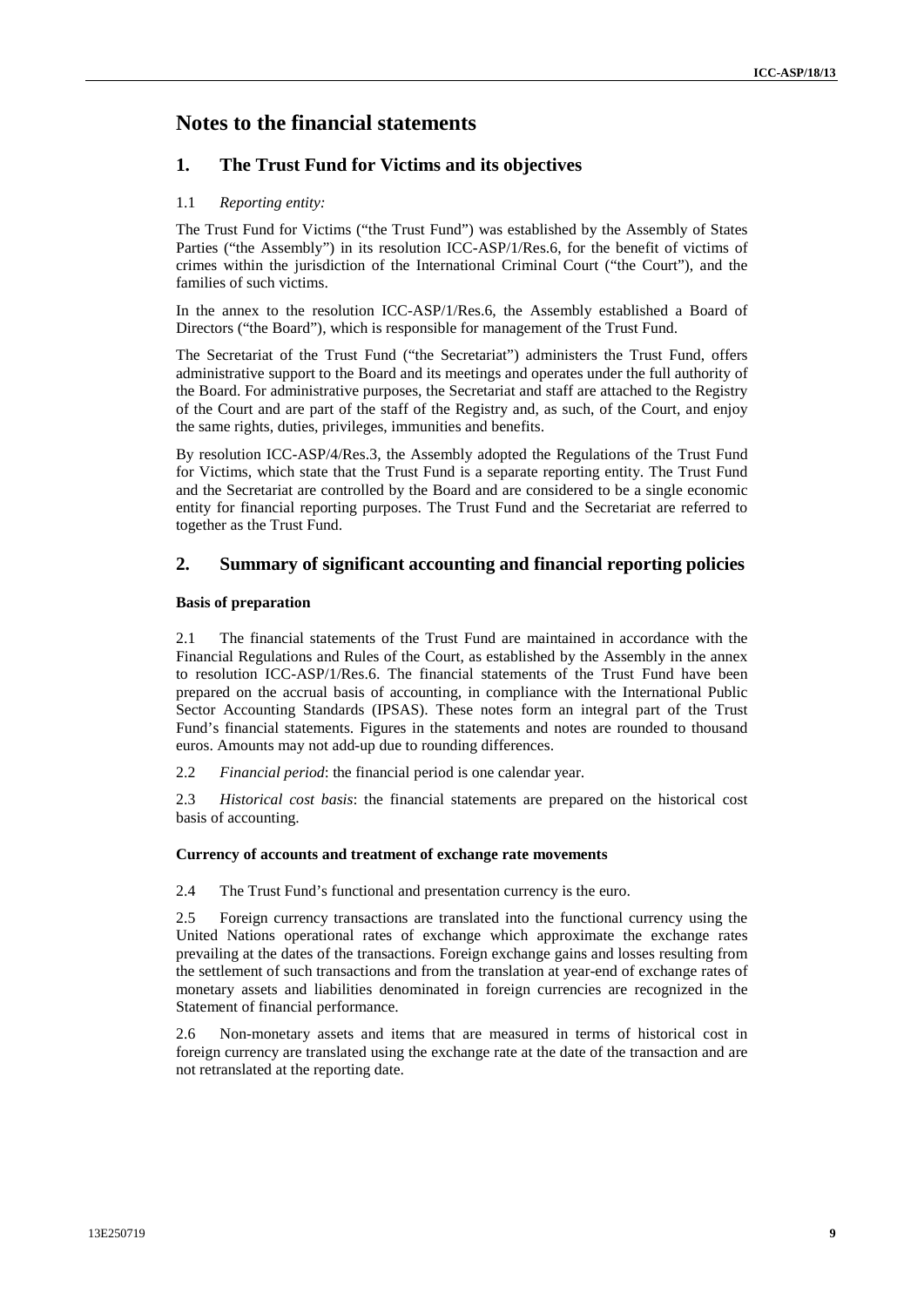#### **Use of estimates and judgements**

2.7 The preparation of the financial statements in conformity with IPSAS requires management to make judgements, estimates and assumptions that affect the application of accounting policies and the reported amounts of assets, liabilities, revenue and expenses. The estimates and associated assumptions are based on past experience and various other factors that are believed to be reasonable under the circumstances, and information available at the date of preparation of the financial statements, the results of which form the basis of judgements about carrying values of assets and liabilities that are not readily apparent from other sources. Actual results may differ from these estimates.

2.8 The estimates and underlying assumptions are reviewed on an on-going basis. Revisions to accounting estimates are recognized in the period in which the estimate is revised and any future periods affected.

#### **Cash and cash equivalents**

2.9 Cash and cash equivalents are held at nominal value and comprise cash on hand, funds held in current accounts, interest-bearing bank accounts and time deposits with a maturity of less than three months.

#### **Financial instruments**

2.10 The Trust Fund classifies its financial instruments as loans and receivables and other financial liabilities. Financial assets consist mainly of short-term bank deposits and accounts receivable. Financial liabilities consist of accounts payable.

2.11 All financial instruments are initially recognized in the Statement of financial position at their fair values plus transaction costs. Subsequently, they are measured at amortized cost using the effective interest method. The historical cost-carrying amount of receivables and payables subject to normal trade credit terms approximates the fair value of the transaction.

#### **Financial Risks**

2.12 The Trust Fund has instituted prudent risk management policies and procedures in accordance with the Court's Financial Regulations and Rules. The Trust Fund makes shortterm investments of moneys not needed for immediate requirements. In the normal course of business, the Trust Fund is exposed to financial risk, such as market risk (foreign currency exchange and interest rate), credit risk and liquidity risk.

2.13 *Currency risk*: the risk that the fair value or future cash flows of a financial instrument will fluctuate because of changes in foreign exchange rates. The Trust Fund is exposed to currency risk through transactions in foreign currencies relating to the projects it funds.

2.14 *Interest rate risk*: the risk that the fair value or future cash flows of a financial instrument will fluctuate because of changes in market interest rates. The Trust Fund deposits its funds only in short-term fixed interest accounts, and therefore has no significant interest rate risk exposure.

2.15 *Credit risk*: the risk that one party to a financial instrument will cause a financial loss for the other party by failing to discharge an obligation. The Trust Fund is exposed to credit risk through advances of funds to project implementing partners and deposits at banks. The Trust Fund has policies that limit exposure to risk from any one financial institution.

2.16 *Liquidity risk*: this risk arises from the general funding of the Trust Fund's activities. The operations of the Secretariat are funded from assessed contributions through the Court. Grants to implementing partners are made on the basis of voluntary contributions received.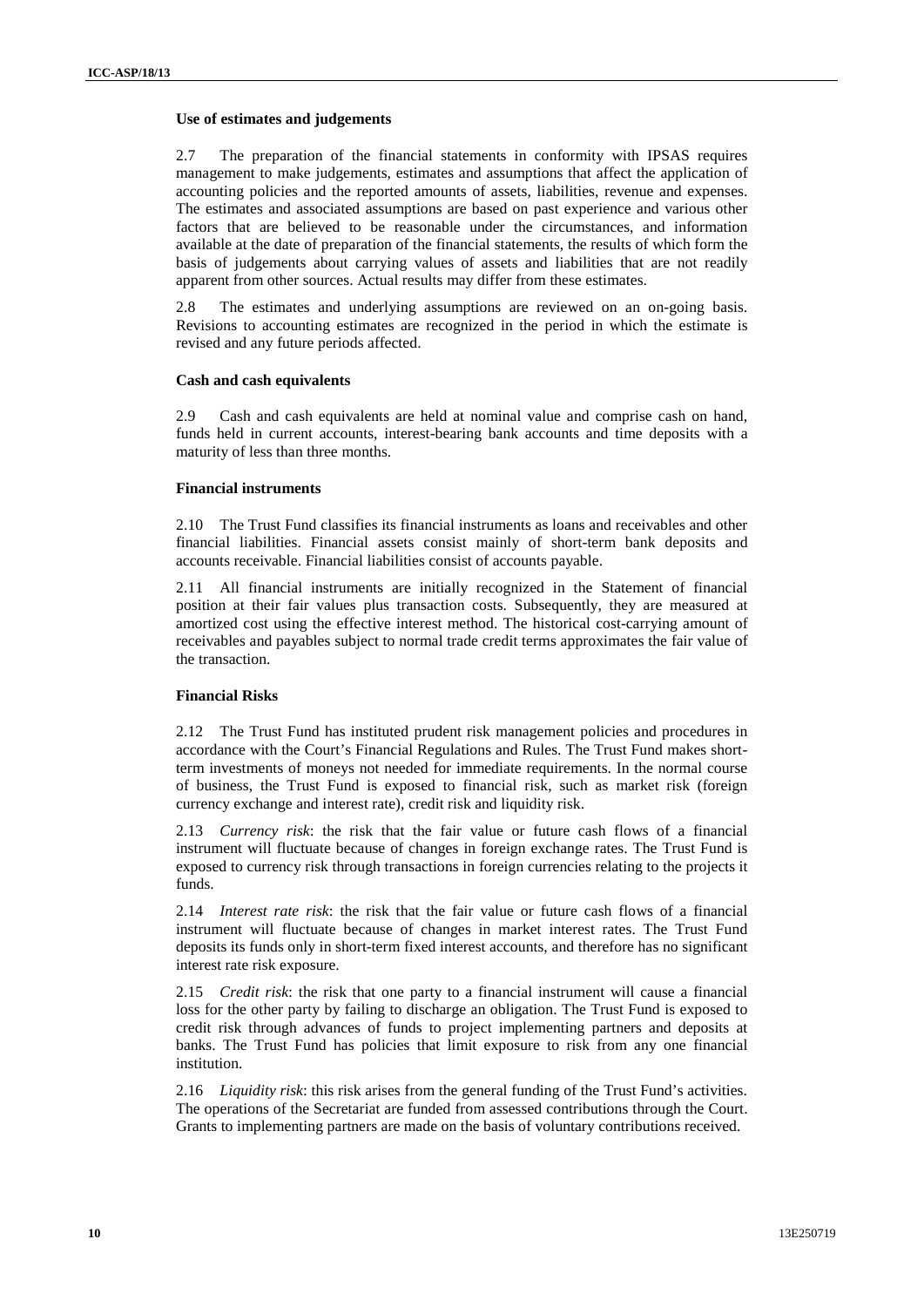#### **Prepayments and Receivables**

2.17 The Trust Fund advances funds to implementing partners on the basis of contractual provisions. The status of funds advanced is disclosed under Schedule 1.

2.18 Receivables and advances are recognized initially at nominal value. Allowances for estimated irrecoverable amounts are recognized for receivables and advances when there is objective evidence that the asset is impaired, the impairment losses being recognized in the statement of financial performance.

2.19 *Receivables from the Court* are recognized for the amount assessed for funding the activities of the Secretariat, net of expenses incurred against these assessments. In its resolution ICC-ASP/3/Res. 7, the Assembly decided that, pending further evaluation by the Assembly, the Secretariat would be funded by the regular budget. The Board submits a proposed budget for the Secretariat which is presented as a separate Major Programme VI in the Court's budget and is adopted by the Assembly. The Court assesses States Parties for the budget of the Secretariat. In substance, the Court collects assessed contributions as an agent of the Trust Fund and these assessments do not increase net assets or revenue of the Court, but are recognized as a receivable and revenue of the Trust Fund. The receivables are reduced as expenses are incurred by the Secretariat. Liabilities to vendors and the staff of the Secretariat are settled directly by the Court. The receivables are finally settled when the Court credits any cash surplus pertaining to Major Programme VI to States Parties, in accordance with the Financial Regulations and Rules of the Court.

#### **Other current assets**

2.20 Other current assets comprise interest accrued on bank accounts and deposits.

#### **Accounts payable**

2.21 Accounts payable are recognized initially at nominal value, which best estimates the amount required to settle the obligation at the reporting date.

#### **Deferred revenue and accrued expenses**

2.22 Deferred revenue includes pledged contributions with conditions and other revenue received but not yet earned.

2.23 Accrued expenses are recognized in respect of goods and services delivered during the reporting period for which invoices have not been received.

#### **Related party disclosures**

2.24 The Trust Fund will disclose related parties that have the ability to exercise control or significant influence over the Trust Fund by making financial and operational decisions, or will disclose if a related party and the Trust Fund are subject to common control. Transactions that are within a normal supplier or client/recipient relationship on terms and conditions not more or less favourable than those done at arm's length in the same circumstances between the Trust Fund and its related parties will not be considered as related party transactions and therefore will not be disclosed.

2.25 The key management personnel of the Trust Fund are the Board of Directors and the Executive Director, both of whom have authority and responsibility for planning, directing and controlling the activities of the Trust Fund and influencing its strategic direction. The remuneration and benefits of key management personnel are disclosed. In addition, the Trust Fund will disclose any specific transactions with key management personnel and their family members.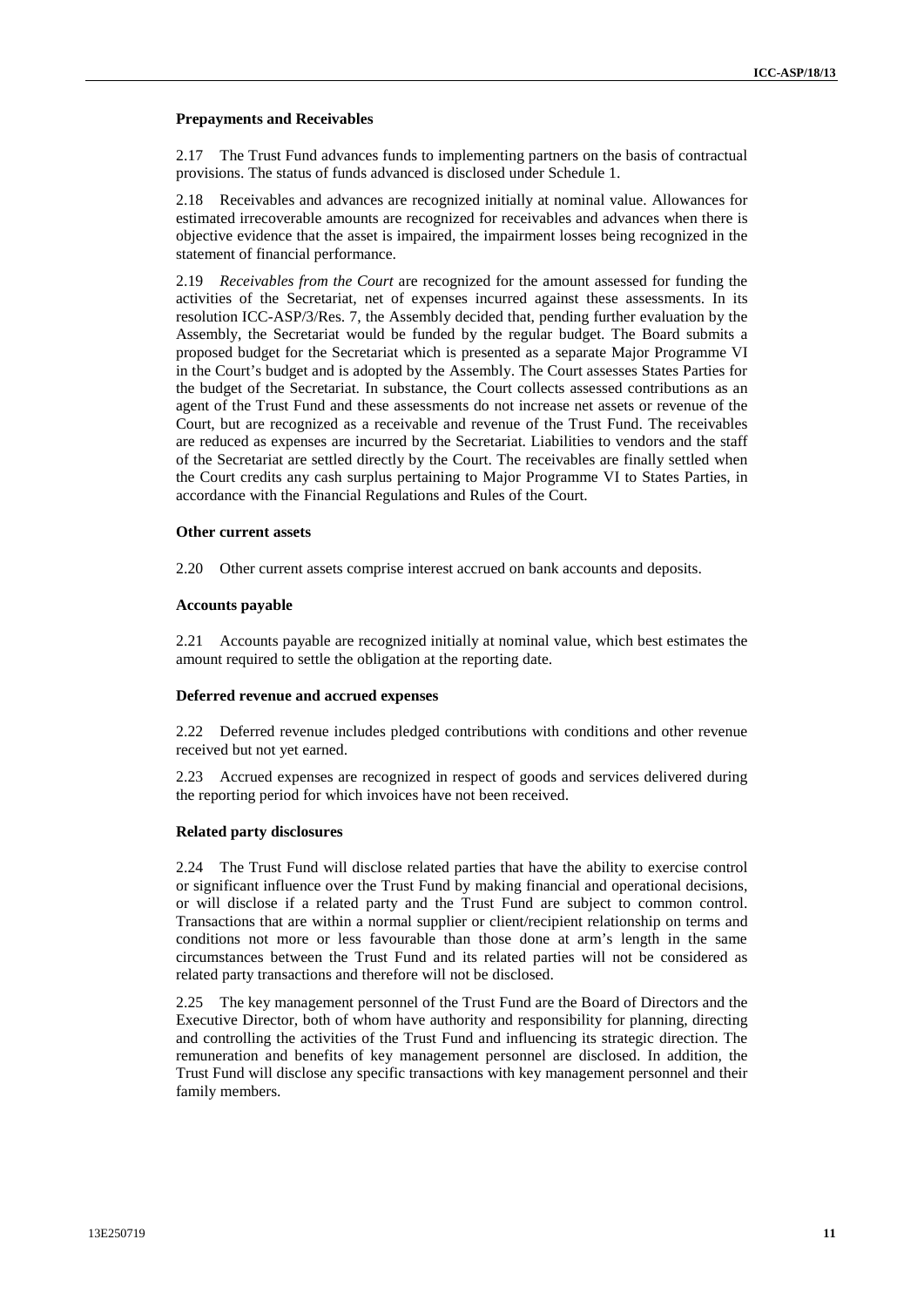#### **Provisions and contingent liabilities**

2.26 *Provisions* are recognized when the Trust Fund has a present legal or constructive obligation as a result of past events, it is more likely than not that an outflow of resources will be required to settle that obligation, and the amount can be reliably estimated. The amount of the provision is the best estimate of the expenditure required to settle the present obligation at the reporting date. Provisions are released only for such expenses in respect of which provisions are recognized at inception. If the outflow of economic benefits to settle the obligations is no longer probable, the provision is reversed.

2.27 *Contingent liability* is a possible obligation that arises from past events and whose existence will be confirmed only by the occurrence or non-occurrence of one or more uncertain future events not wholly within the control of the Trust Fund, or a present obligation which will probably not result in an outflow of economic resources/service potential or the amount of which cannot be measured with sufficient reliability. Contingent liabilities, if any, are disclosed in the notes to the financial statements.

#### **Commitments**

2.28 *Commitments* are non-cancellable obligations to provide funds in the future to organizations that are implementing projects based on a contract entered into with the Trust Fund. Commitments are recognized off-balance sheet and are disclosed in the financial statements until such time as funds are advanced or the implementing partner submits financial reports demonstrating that activities, for which the organization is entitled to receive funds, have been performed.

#### **Non-exchange revenue**

2.29 *Voluntary contributions*: revenue from voluntary contributions that include restrictions on their use is recognized upon signature of a binding agreement between the Trust Fund and the donor providing the contribution. Revenue from voluntary contributions that attach conditions to their use, including an obligation to return the funds to the contributing entity if such conditions are not met, is recognized as the conditions are satisfied. Until such conditions are met, the obligation is recognized as a liability. Voluntary contributions and other revenues which are not provided for by binding agreements are recognized as revenue when received.

2.30 *Goods-in-kind contributions* are recognized at their fair value and the corresponding revenue is recognized immediately if no condition is attached. If conditions are attached, a liability is recognized until such time as the conditions are met and the obligation is satisfied. Revenue is recognized at fair value, measured as of the date of acquisition of the donated assets.

2.31 *Services-in-kind*: revenue resulting from services-in-kind is not recognized. Major services-in-kind are disclosed in the financial statements, including their fair value, when it is practicable to determine it*.*

#### **Exchange revenue**

2.32 *Financial revenue* comprises interest revenue and net foreign exchange gains. Interest revenue is recognized in the Statement of financial performance as it accrues, taking into account the effective yield on the asset. At the end of the financial period, a net balance of the account for foreign exchange gains and losses, if positive, is recognized as revenue.

#### **Expenses**

2.33 *Financial expenses* comprise bank charges and net foreign exchange loss. At the end of the financial period, a net balance of the account for foreign exchange gains and losses, if negative, is recognized as an expense.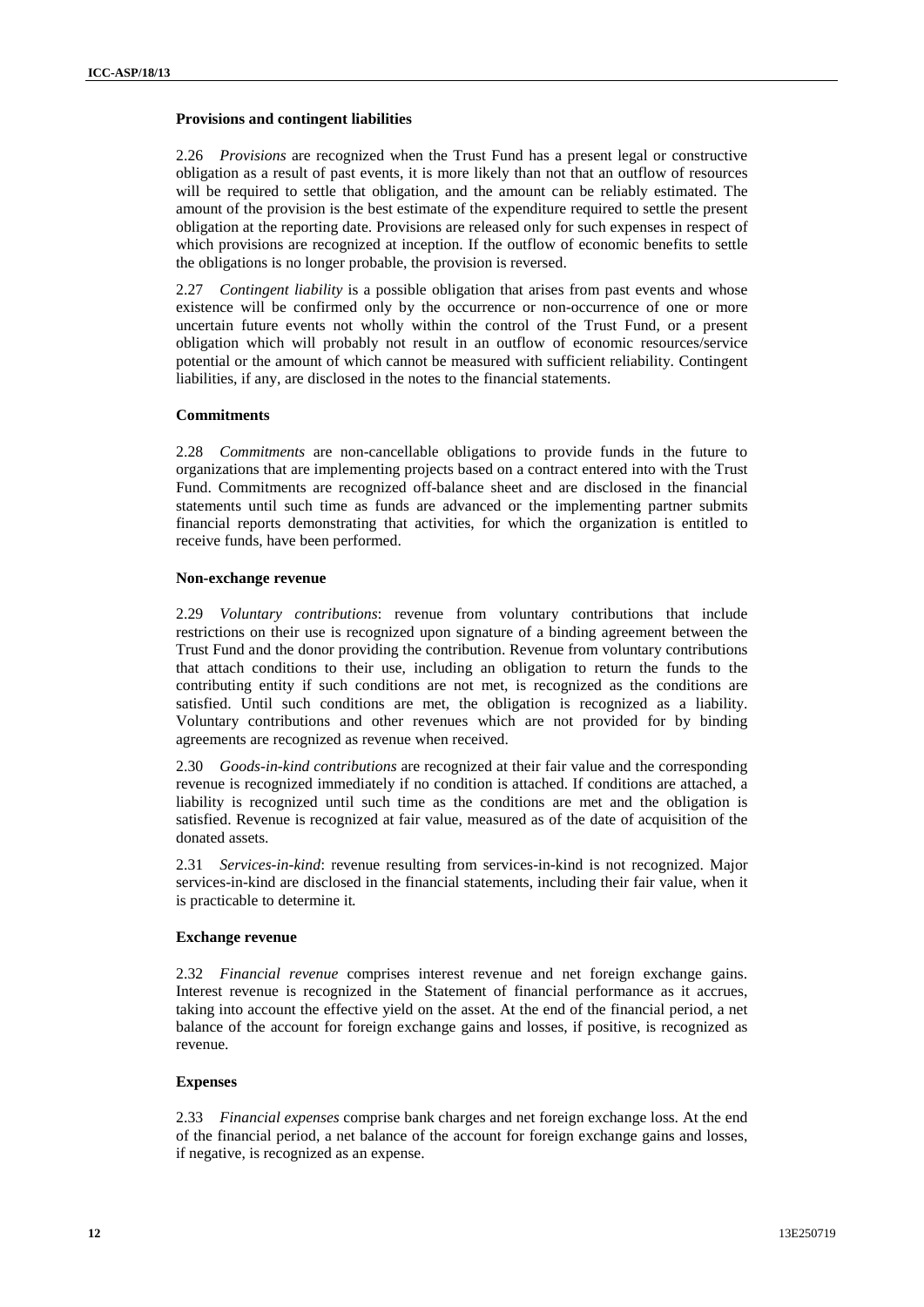2.34 *Expenses arising from the purchase of goods and services* are recognized at the point that the supplier has performed its contractual obligations, which is when the goods and services are received and accepted by the Trust Fund.

2.35 *Expenses arising from transactions with implementing partners* are recognized when goods are delivered or services rendered by implementing partners, as confirmed by the receipt of certified expense reports, financial reports or project delivery reports, as applicable. If funds are advanced on the basis of contracts that do not include measurable performance conditions, expenditure is recognized when funds are disbursed.

#### **Fund accounting and segment reporting**

2.36 A segment is a distinguishable activity or group of activities for which it is appropriate to separately report financial information. Segment information is based on principal activities and sources of financing of the Trust Fund. To achieve its aims, the Trust Fund implements reparations awards ordered by the Court against a convicted person and it provides assistance to victims and their families through programmes of physical and psychological rehabilitation and material support.

2.37 Separate financial information is reported for three segments: reparations programme, assistance programme and Secretariat of the Trust Fund.

2.38 *Fund accounting*: the Trust Fund's accounts are maintained on a fund accounting basis to allow for the separation of funds to facilitate the receipt of earmarked contributions, money and other property collected through fines or forfeiture transferred by the Court, where the Court has stipulated particular usages, or resources collected through awards for reparations.

#### **Net assets/equity**

2.39 Net assets/equity comprises surpluses or deficits in the fund. Reserves may be created on the basis of a decision of the Board.

#### **Budget comparison**

2.40 A comparison of actual amounts with the amounts in the original and final annual programme budget is presented in Statement V. This comparison is made on the same modified cash basis of accounting as adopted for the annual programme budget.

2.41 A reconciliation of the actual amounts on a modified cash basis with actual amounts presented in the financial statements is included in note 11, considering that the full accrual accounting and modified cash basis budget differ.

### **3. Cash and cash equivalents**

| 11.830 | 11,827 |
|--------|--------|
|        |        |
| 6.027  | 2,823  |
| 2018   | 2017   |
|        |        |

3.1 Cash and cash equivalents include amounts equivalent to  $\text{ } \in \text{ } 30$  thousand (2017:  $\text{ } \in \text{ } 50$ thousand) held in currencies other than the euro.

### **4. Prepayments**

| <b>Total</b>                      |      | 156  |
|-----------------------------------|------|------|
| Advances to implementing partners | 16   | 156  |
| In thousands of euros             | 2018 | 2017 |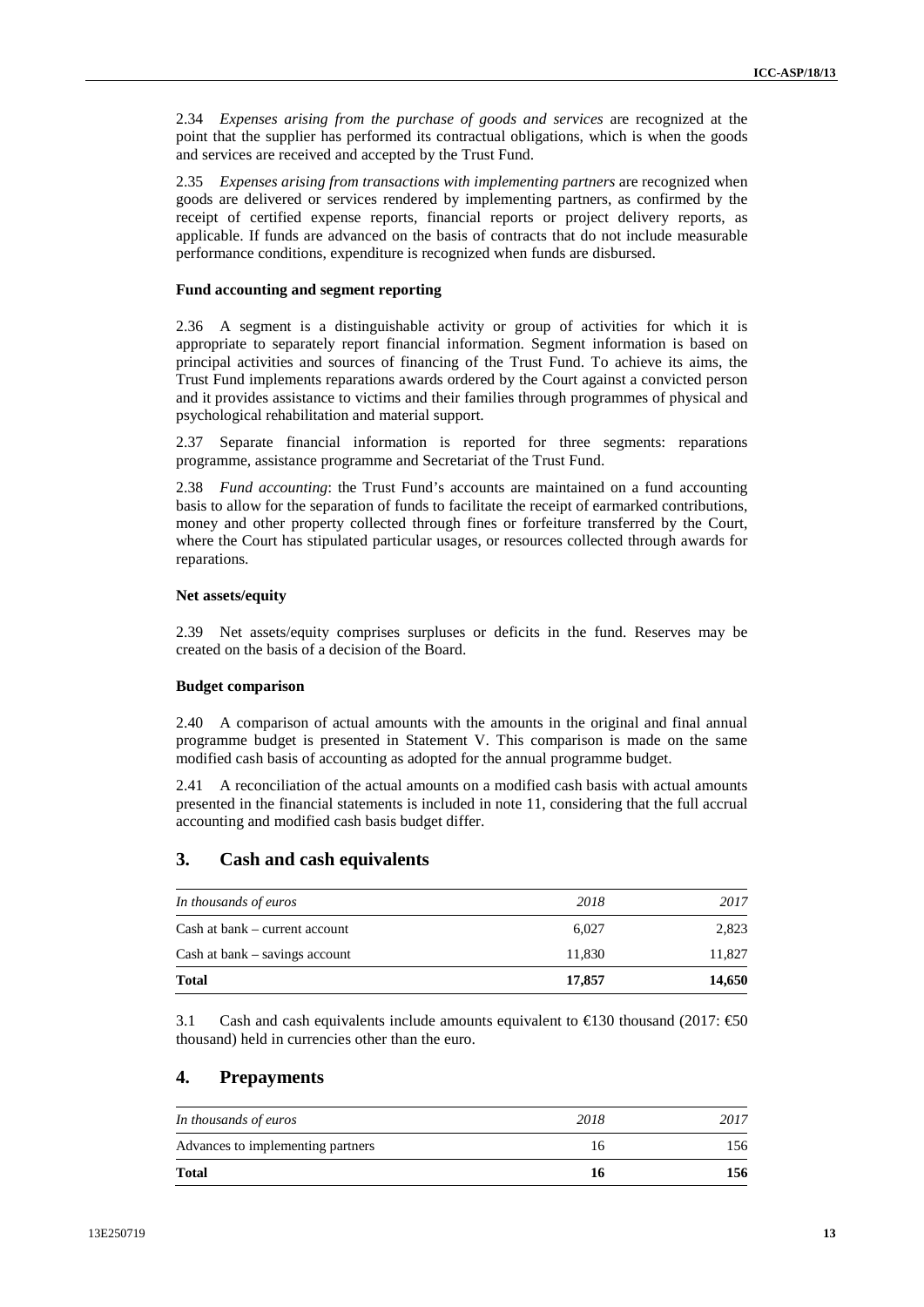### **5. Receivables**

| In thousands of euros                  | 2018  | 2017                     |
|----------------------------------------|-------|--------------------------|
| Voluntary contributions receivable     | 88    | 30                       |
| Refunds due from implementing partners |       | 19                       |
| Receivable from the Court 2016         |       | 476                      |
| Receivable from the Court 2017         | 505   | 505                      |
| Receivable from the Court 2018         | 636   |                          |
| Other receivables from the Court       |       | $\overline{\phantom{a}}$ |
| Accrued interest                       | 3     | 3                        |
| <b>Total</b>                           | 1,233 | 1,033                    |

5.1 For detailed information on receivables from the Court, refer to Note 2.19.

5.2 Voluntary contributions receivable represent amounts pledged to the Trust Fund in December 2018 and not paid by the reporting date.

#### **6. Provisions**

| <b>Total</b>                    | 6,016 | 1,775                    |
|---------------------------------|-------|--------------------------|
| Provision for Reparation awards | 5.940 | 1.775                    |
| Provision for ILOAT cases       | 76    | $\overline{\phantom{0}}$ |
| In thousands of euros           | 2018  | 2017                     |

#### **Changes in Provisions**

| In thousands of euros                   | <i>Provision for</i><br><b>ILOAT</b> cases | <i>Provision for</i><br>reparation awards |
|-----------------------------------------|--------------------------------------------|-------------------------------------------|
| Provision as at 1 January 2018          |                                            | 1,775                                     |
| Decrease due to payments                | $\overline{\phantom{0}}$                   | (66)                                      |
| Decrease due to reversals               |                                            | $\overline{\phantom{a}}$                  |
| Revaluation of provision                | $\overline{\phantom{0}}$                   | 36                                        |
| Increase in provision                   | 76                                         | 4,195                                     |
| <b>Provision as at 31 December 2018</b> | 76                                         | 5,940                                     |

6.1 Provision for reparation awards pertain to the complementary funding provided by the Trust Fund towards the payment of the reparations awards due to the indigence of the convicted persons. Pursuant to the Regulation 56 of the Trust Fund for Victims (ICC- ASP/4/Res.3) a decision to complement to reparations awards is a discretionary decision within the sole authority of the Board and is governed by the factors set out in the Regulation, such as ensuring a complement does not prejudice its assistance mandate activities and taking particular account of ongoing legal proceedings that may give rise to other reparations awards that may require a complement.

6.2 In 2018 the Board of the Directors of the Trust Fund made decision to complement the reparation awards in the cases of The Prosecutor v. Thomas Lubanga Dyilo (ICC-01/04-01/06) in the amount of EUR 2.85 million and The Prosecutor v. Ahmad Al Faqi Al Mahdi (ICC-01/12-01/15) in the amount of EUR 1.34 million.

6.3 Provision for ILOAT cases of  $\epsilon$ 6 thousand corresponds to the case filed with the Administrative Tribunal of the International Labour Organization (ILOAT) by former staff member of the Secretariat.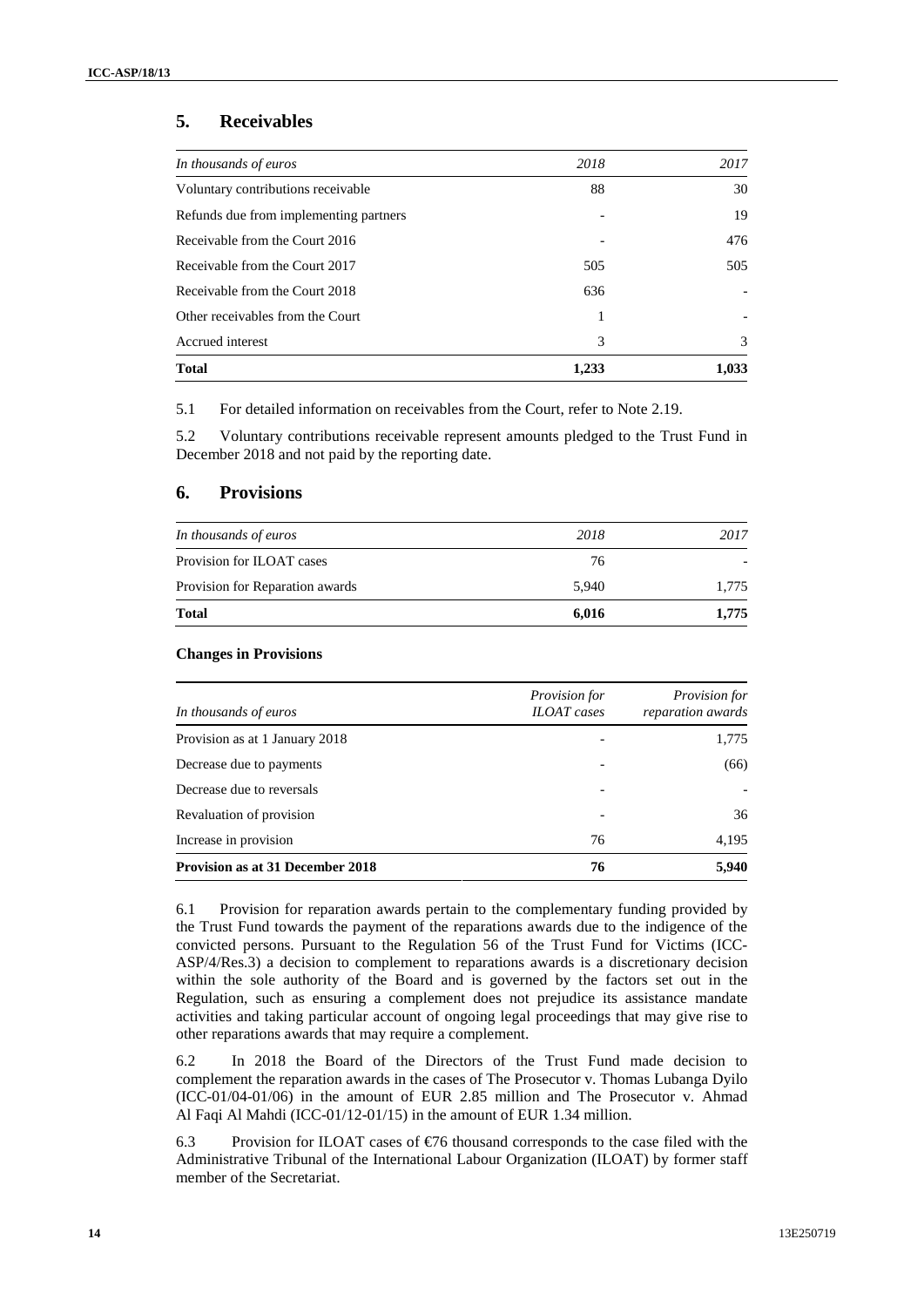### **7. Deferred revenue and accrued expenses**

| <b>Total</b>                     | 854  | 204  |
|----------------------------------|------|------|
| <b>Accrued Expenses</b>          | 127  |      |
| Deferred voluntary contributions | 727  | 200  |
| In thousands of euros            | 2018 | 2017 |

7.1 Deferred voluntary contributions revenue represents earmarked contributions received in 2018. The activities funded under this contribution agreement will commence in 2019.

### **8. Net assets/equity**

| <b>Total</b>                  | 12,236 | 13,860 |
|-------------------------------|--------|--------|
| Secretariat of the Trust Fund | 1,065  | 981    |
| Assistance programme          | 9,339  | 9,082  |
| Reparations programme         | 1,832  | 3,797  |
| In thousands of euros         | 2018   | 2017   |

### **9. Revenue**

| 6,165 | 5,058 |
|-------|-------|
| 18    | 6     |
| 12    |       |
| 6     | 6     |
|       |       |
| 3,605 | 2,878 |
| 2,035 | 2,495 |
| 1,570 | 383   |
|       |       |
| 2,542 | 2,174 |
| 2018  | 2017  |
|       |       |

#### **Contributions in kind**

9.1 The Court provides various services free of charge to the Trust Fund, including office space, equipment and administrative services.

### **10. Expenses**

|                                                   | 902   | 1,152 |
|---------------------------------------------------|-------|-------|
| Other Assistance project expenses                 |       |       |
| Sexual and gender-based violence project expenses | 199   | 158   |
| Reparations expenses                              | 4,231 | 1,903 |
| Administrative expenses                           | 1,982 | 1,435 |
| In thousands of euros                             | 2018  | 2017  |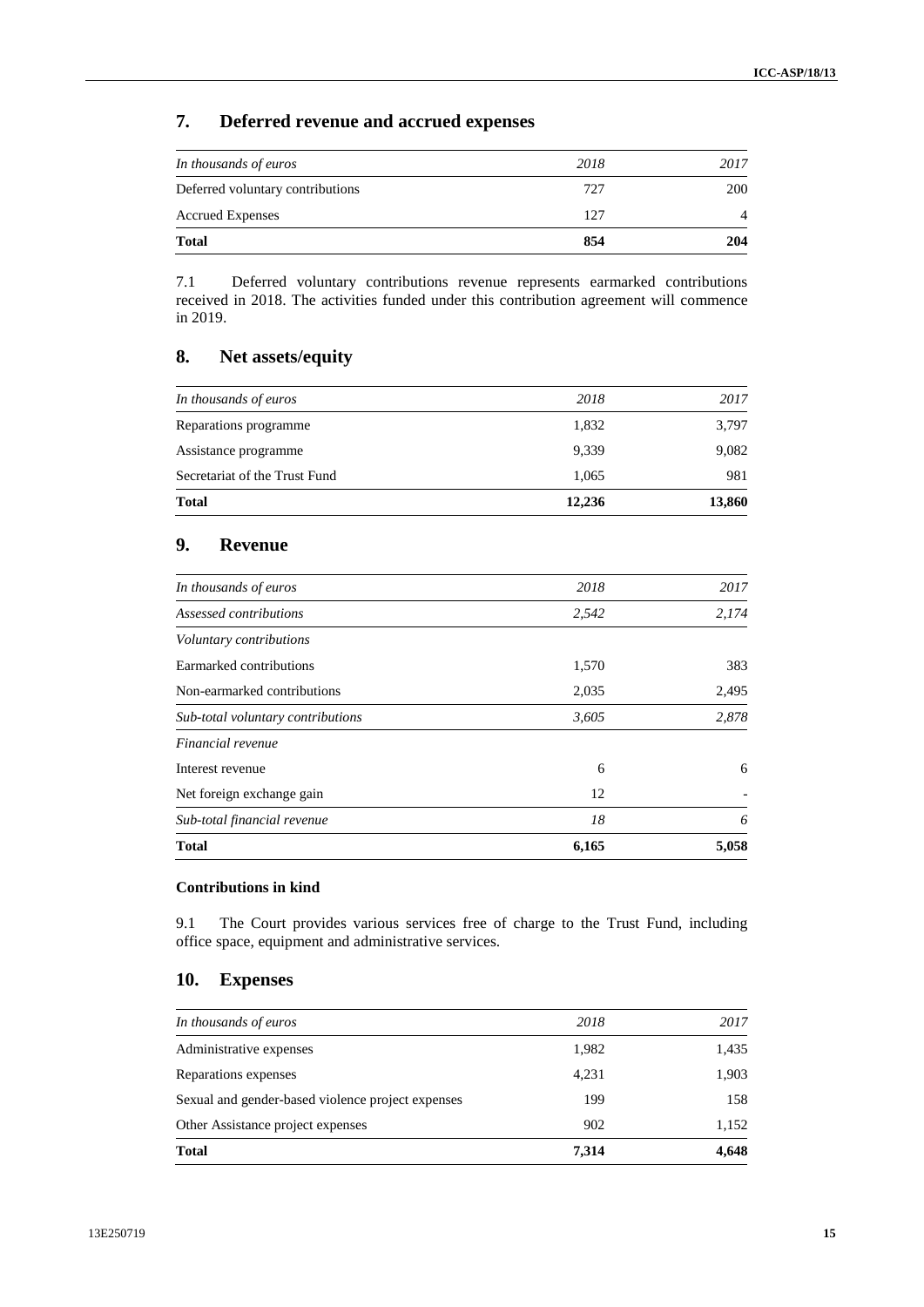10.1 Administrative expenses include a provision for ILOAT case of €76 thousand (Note 6.3).

10.2 Reparations expenses consist of the provision for reparation awards of €4,195 thousand pertaining to the complementary funding provided by the Trust Fund in 2018 and €36 thousand revaluation of prior year provision for the case The Prosecutor v. Germain Katanga ICC-01/04-01/07 (Note 6.1).

### **11. Statement of comparison of budget and actual amounts**

11.1 The Trust Fund's budget and accounts are prepared on different bases. The Statement of financial position, Statement of financial performance, Statement of changes in net assets/equity and Statement of cash flows are prepared on a full accrual basis, whereas the Statement of comparison of budget and actual amounts (Statement V) is prepared on a modified cash basis of accounting.

11.2 As required under IPSAS 24, where the financial statements and the budget are not prepared on a comparable basis, the actual amounts presented on a comparable basis to the budget are reconciled to the actual amounts presented in the financial statements, identifying separately any basis, timing and entity differences. There are also differences in formats and classification schemes adopted for the presentation of financial statements and the budget.

11.3 Differences in basis occur when the approved budget is prepared on a basis other than the accounting basis, as stated in paragraph 11.1 above.

11.4 Timing differences occur when the budget period differs from the reporting period reflected in the financial statements. There are no timing differences for the Trust Fund for the purposes of comparison of the budget and the actual amounts.

11.5 Entity differences occur when the budget omits programmes or entities that are part of the entity for which the financial statements are prepared. Entity differences include reparations and assistance funds that are reported in detail in the financial statements but are not included in the budgetary process.

11.6 Differences in presentation are due to differences in the format and classification schemes adopted for the presentation of the Statement of cash flows and Statement of comparison of budget and actual amounts.

11.7 Reconciliation between the actual amounts on a comparable basis in the Statement of comparison of budget and actual amounts (Statement V) and the actual amounts in the Statement of cash flows (Statement IV) for the period ended 31 December 2018 is presented below:

| In thousands of euros                                                 | <i>Operating</i> | Investing | Financing | Total                    |
|-----------------------------------------------------------------------|------------------|-----------|-----------|--------------------------|
| Actual amount on<br>comparable basis (Statement V)                    | 510              | ۰         |           | 510                      |
| Basis differences                                                     | (35)             |           |           | (35)                     |
| Presentation differences                                              | 470              | 6         | (476)     | $\overline{\phantom{a}}$ |
| Entity differences                                                    | 2,728            |           |           | 2,728                    |
| <b>Actual amount in the Statement</b><br>of cash flows (Statement IV) | 3,673            | 6         | (476)     | 3.203                    |

11.8 Open commitments including open purchase orders versus accrued expenses and net cash flows from operating activities are presented as basis differences. The credits to States Parties that do not form part of the Statement of comparison of budget and actual amounts are reflected as presentation differences. Under entity differences, the activities funded from voluntary contributions that are reported in the financial statements are included, as these are not included in the budgetary process.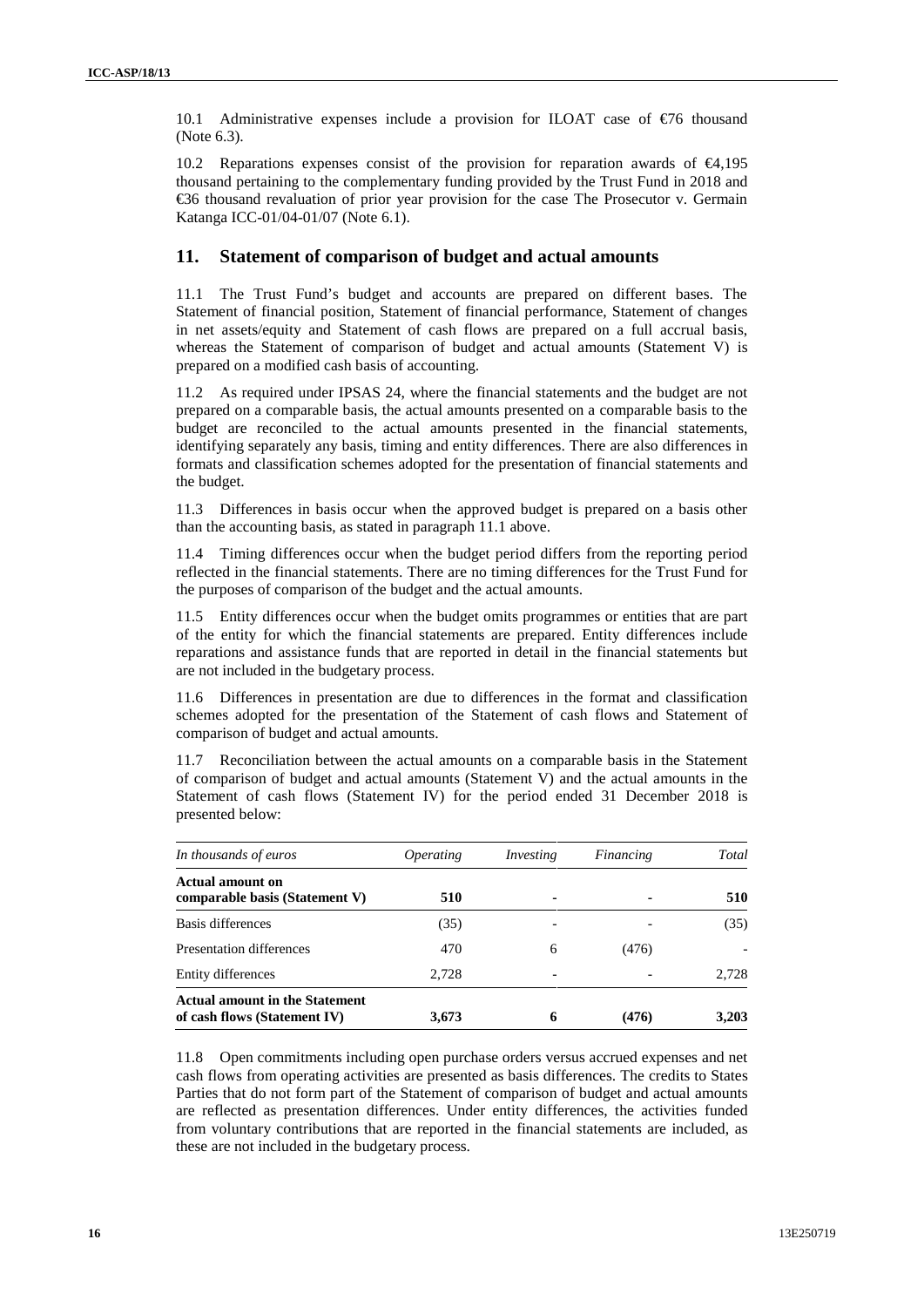11.9 An explanation of material differences between the budget and actual amounts is included in the Report on Activities and Programme Performance of the International Criminal Court for the year 2018.

### **12. Segment Reporting**

**Statement of financial position by segment as at 31 December 2018**

| In thousands of euros                   | Reparations<br>Programme | Assistance<br>Programme | Secretariat of<br>the Trust Fund | Total  |
|-----------------------------------------|--------------------------|-------------------------|----------------------------------|--------|
| <b>Assets</b>                           |                          |                         |                                  |        |
| Current assets                          |                          |                         |                                  |        |
| Cash and cash equivalents               | 8,274                    | 9,583                   |                                  | 17,857 |
| Prepayments                             | 15                       | 1                       |                                  | 16     |
| Receivables                             |                          | 92                      | 505                              | 597    |
| Total current assets                    | 8,289                    | 9,676                   | 505                              | 18,470 |
| Non-current assets                      |                          |                         |                                  |        |
| Receivables                             |                          |                         | 636                              | 636    |
| Total non-current assets                |                          |                         | 636                              | 636    |
| <b>Total assets</b>                     | 8,289                    | 9,676                   | 1,141                            | 19,106 |
| <b>Liabilities</b>                      |                          |                         |                                  |        |
| <b>Current</b> liabilities              |                          |                         |                                  |        |
| Provisions                              | 885                      |                         | 76                               | 961    |
| Deferred revenue and accrued expenses   | 517                      | 337                     |                                  | 854    |
| Total current liabilities               | 1,402                    | 337                     | 76                               | 1,815  |
| Non-current liabilities                 |                          |                         |                                  |        |
| Provision                               | 5,055                    |                         |                                  | 5,055  |
| Total non-current liabilities           | 5,055                    |                         |                                  | 5,055  |
| <b>Total liabilities</b>                | 6,457                    | 337                     | 76                               | 6,870  |
| Net assets/equity                       | 1,832                    | 9,339                   | 1,065                            | 12,236 |
| Total liabilities and net assets/equity | 8,289                    | 9,676                   | 1,141                            | 19,106 |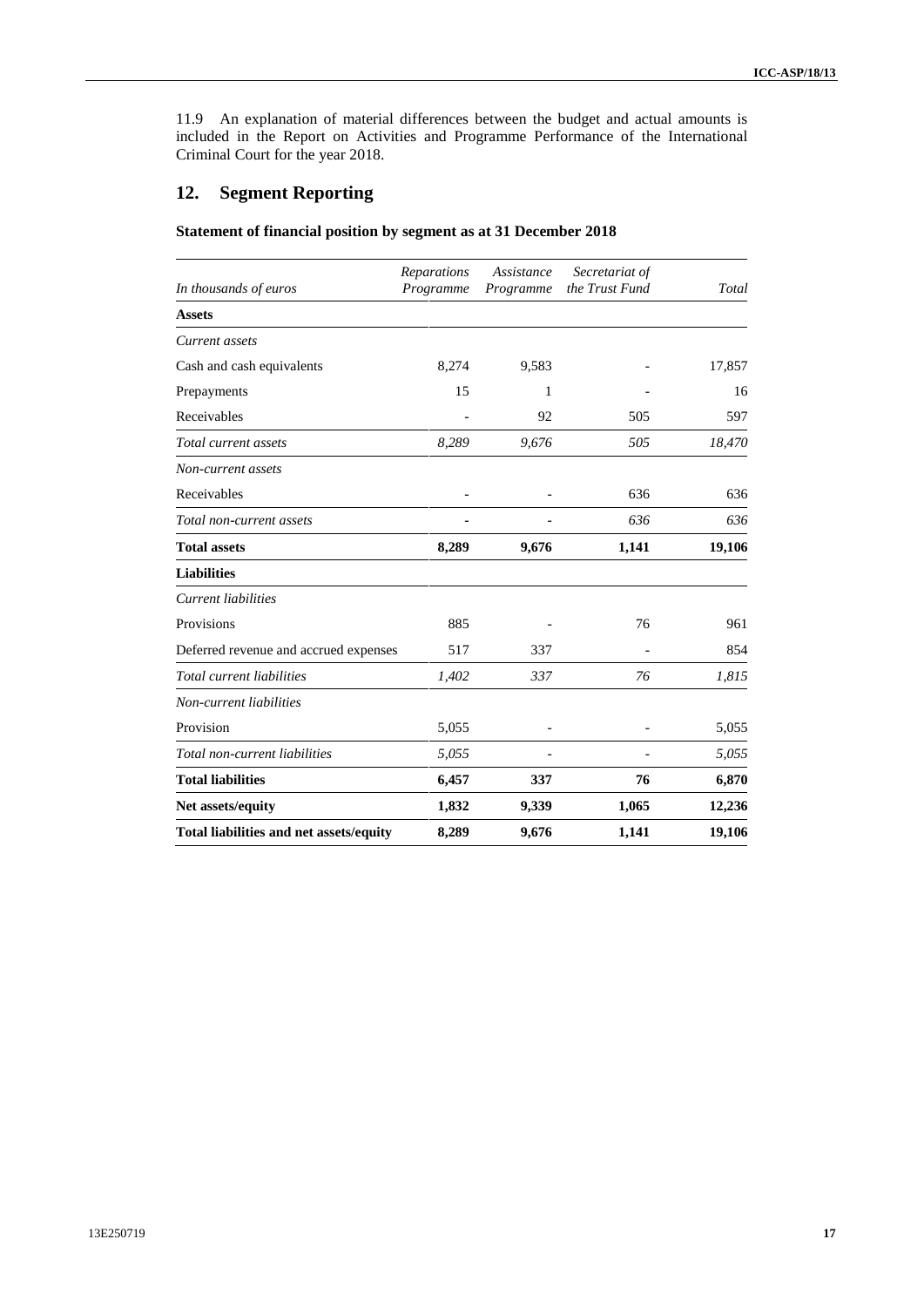| In thousands of euros                                | Reparations<br>Programme | Assistance<br>Programme | Secretariat of<br>the Trust Fund | Total   |
|------------------------------------------------------|--------------------------|-------------------------|----------------------------------|---------|
| Revenue                                              |                          |                         |                                  |         |
| Assessed contributions                               |                          |                         | 2,542                            | 2,542   |
| Voluntary contributions                              | 766                      | 2,839                   |                                  | 3,605   |
| Financial revenue                                    |                          | 18                      |                                  | 18      |
| <b>Total revenue</b>                                 | 766                      | 2,857                   | 2,542                            | 6,165   |
| <b>Expenses</b>                                      |                          |                         |                                  |         |
| Administrative expenses                              |                          |                         | 1,982                            | 1,982   |
| Sexual and gender-based<br>violence project expenses |                          | 199                     |                                  | 199     |
| Other assistance project expenses                    |                          | 902                     |                                  | 902     |
| Reparations expenses                                 | 4,231                    |                         |                                  | 4,231   |
| <b>Total expenses</b>                                | 4,231                    | 1,101                   | 1,982                            | 7,314   |
| Surplus/(deficit) for the period                     | (3,465)                  | 1,756                   | 560                              | (1,149) |

### **Statement of financial performance by segment for the year ended 31 December 2018**

### **Statement of financial position by segment as at 31 December 2017**

| In thousands of euros                   | Reparations<br>Programme | Assistance<br>Programme | Secretariat of<br>the Trust Fund | Total  |
|-----------------------------------------|--------------------------|-------------------------|----------------------------------|--------|
| <b>Assets</b>                           |                          |                         |                                  |        |
| Current assets                          |                          |                         |                                  |        |
| Cash and cash equivalents               | 5,557                    | 9,093                   |                                  | 14,650 |
| Prepayments                             |                          | 156                     |                                  | 156    |
| Receivables                             | 19                       | 33                      | 476                              | 528    |
| Total current assets                    | 5,576                    | 9,282                   | 476                              | 15,334 |
| Non-current assets                      |                          |                         |                                  |        |
| Receivables                             |                          |                         | 505                              | 505    |
| Total non-current assets                |                          |                         | 505                              | 505    |
| <b>Total assets</b>                     | 5,576                    | 9,282                   | 981                              | 15,839 |
| <b>Liabilities</b>                      |                          |                         |                                  |        |
| <b>Current liabilities</b>              |                          |                         |                                  |        |
| Provisions                              | 473                      |                         |                                  | 473    |
| Deferred revenue                        | $\overline{4}$           | 200                     |                                  | 204    |
| Total current liabilities               | 477                      | 200                     |                                  | 677    |
| Non-current liabilities                 |                          |                         |                                  |        |
| Provision                               | 1,302                    | ٠                       |                                  | 1,302  |
| Total non-current liabilities           | 1,302                    |                         |                                  | 1,302  |
| <b>Total liabilities</b>                | 1,779                    | 200                     |                                  | 1,979  |
| Net assets/equity                       | 3,797                    | 9,082                   | 981                              | 13,860 |
| Total liabilities and net assets/equity | 5,576                    | 9,282                   | 981                              | 15,839 |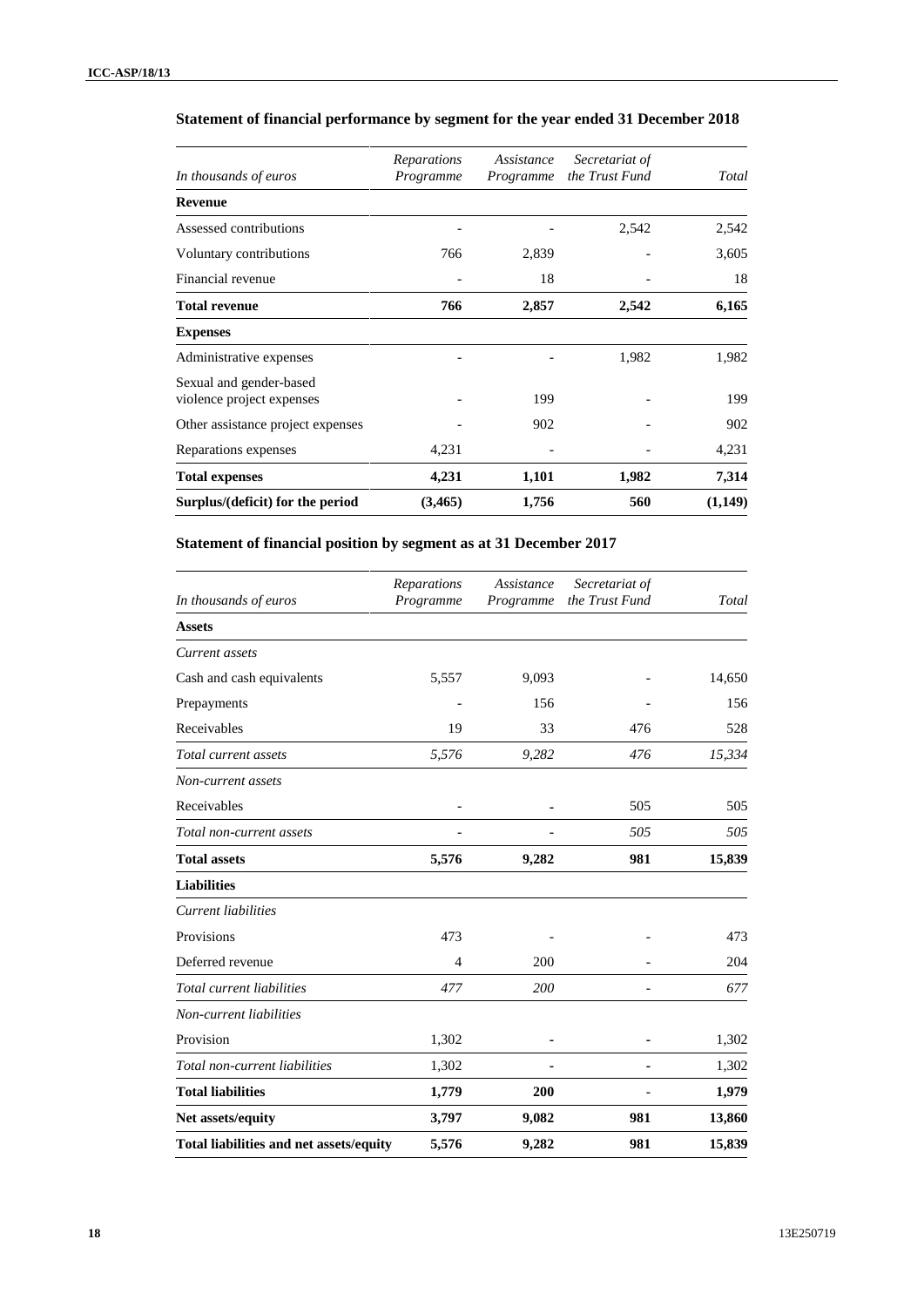| In thousands of euros                                | Reparations<br>Programme | Assistance<br>Programme | Secretariat of<br>the Trust Fund | Total |
|------------------------------------------------------|--------------------------|-------------------------|----------------------------------|-------|
| <b>Revenue</b>                                       |                          |                         |                                  |       |
| Assessed contributions                               |                          |                         | 2,174                            | 2,174 |
| Voluntary contributions                              | 200                      | 2,678                   |                                  | 2,878 |
| Financial revenue                                    |                          | 6                       |                                  | 6     |
| <b>Total revenue</b>                                 | <b>200</b>               | 2,684                   | 2,174                            | 5,058 |
| <b>Expenses</b>                                      |                          |                         |                                  |       |
| Administrative expenses                              |                          | 20                      | 1,415                            | 1,435 |
| Sexual and gender-based<br>violence project expenses |                          | 158                     |                                  | 158   |
| Other assistance project expenses                    |                          | 1,152                   |                                  | 1,152 |
| Reparations expenses                                 | 1,903                    |                         |                                  | 1,903 |
| <b>Total expenses</b>                                | 1,903                    | 1,330                   | 1,415                            | 4,648 |
| Surplus/(deficit) for the period                     | (1,703)                  | 1,354                   | 759                              | 410   |

#### **Statement of financial performance by segment for the year ended 31 December 2017**

#### **13. Related party disclosures**

13.1 The expense recognized includes aggregate remuneration paid to key management personnel, including net salaries, post adjustment, entitlements, assignment and other grants, rental subsidy, employer contributions to the pension plan and current health insurance contributions. It also includes expense in respect of post-employment benefits and other long-term benefits.

13.2 The key management personnel of the Trust Fund are the Board of Directors and the Executive Director. The Board serves on a pro bono basis.

13.3 The expense recognized during the year and outstanding balances of receivables at year end are as follows:

| In thousands of euros    | No. of individuals Aggregate remuneration | Receivables |
|--------------------------|-------------------------------------------|-------------|
| Key management personnel | 183                                       |             |

13.4 Key management personnel also qualify for post-employment benefits and other long-term benefits. At year end, accrued liabilities amounted to:

| In thousands of euros    | Annual leave<br>accrual | benefits | Other long-term Post-employment<br>benefits | Total |
|--------------------------|-------------------------|----------|---------------------------------------------|-------|
| Key management personnel |                         |          | 114                                         | 133   |

13.5 In 2018, the Assembly approved an appropriation of €2,542 thousand for the Secretariat of the Trust Fund for Victims, which administers the Trust Fund and provides administrative support to the Board and its meetings. The amount of assessment net of expenses incurred by the Secretariat for the current and prior period in an amount of  $\bigoplus$ , 142 thousand is recognized as a receivable from the Court.

13.6 The Court provides various services free of charge to the Trust Fund, including office space, equipment and administrative services.

#### **14. Events after the reporting date**

14.1 On the date of signing of these accounts, there were no material events, favourable or unfavourable, between the reporting date and the date on which the financial statements were authorized for issue that affected these statements.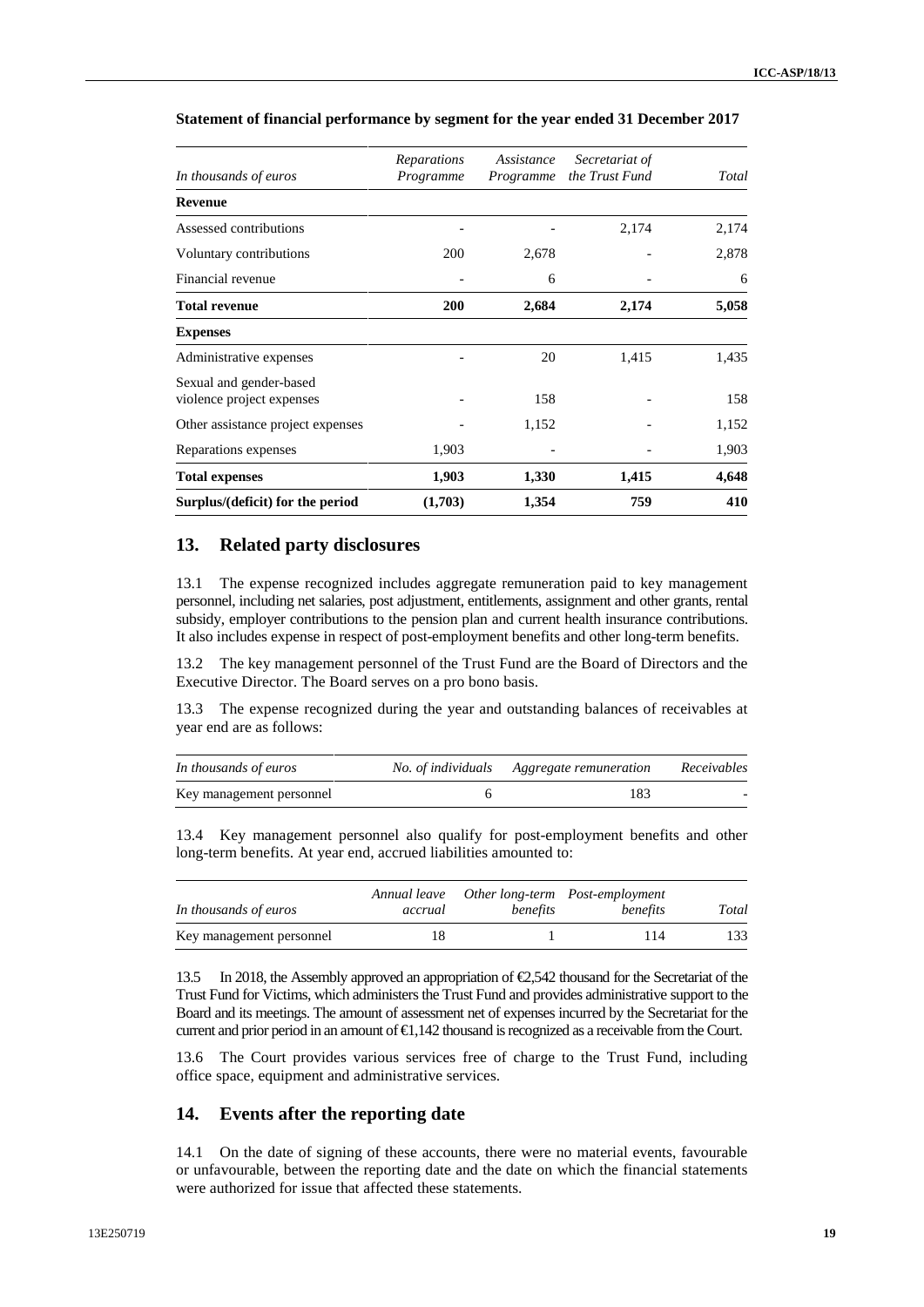# **Annex**

# **Schedule 1**

# **Status of projects as at 31 December 2018**

|                                                                                                                                                                         | Project     |               | Outstanding<br>advances/<br>refunds due at<br>1 January | Advances       | Expense   | Refunds                  | Outstanding<br>advances at<br>31 December | <b>Budget</b><br>spending<br><i>(including)</i> |
|-------------------------------------------------------------------------------------------------------------------------------------------------------------------------|-------------|---------------|---------------------------------------------------------|----------------|-----------|--------------------------|-------------------------------------------|-------------------------------------------------|
| Annual project                                                                                                                                                          | currency    | <b>Budget</b> | 2018                                                    | Paid           | recorded  | collected                | 2018                                      | prior years)                                    |
| TFV/UG/2007/R1/014 (c) - Provision<br>of quality substantial mental health<br>services for traumatised war-affected<br>populations in Northern Uganda<br>(PO#5100108)   | <b>USD</b>  | 390,000       | 17,289                                                  |                | 17,289    | $\overline{a}$           |                                           | 390,000                                         |
| $TFV/UG/2007/R1/014$ (c) - Provision<br>of quality substantial mental health<br>services for traumatised war-affected<br>populations in Northern Uganda<br>(PO#5100116) | <b>USD</b>  | 390,000       | $\overline{a}$                                          | 331,500        | 390,000   | ÷,                       | ÷,                                        | 390,000                                         |
| 4701286 - TFV - CAR - Situational<br>Assessment - 2018 (XAF)                                                                                                            | <b>XAF</b>  | 6,500,000     |                                                         | 6,500,000      | 5,500,000 |                          | 1,000,000                                 | 5,500,000                                       |
| TFV/UG/2007/R1/018 & R2/042 -<br>Provision of the capacity building,<br>advocacy and medical rehabilitation for<br>Northern Uganda victims of war<br>(PO#5100109)       | <b>EUR</b>  | 258,870       | 38,830                                                  |                | 38,830    | $\overline{\phantom{a}}$ | ÷,                                        | 258,870                                         |
| TFV/UG/2007/R1/014 (b) - Integrated<br>physical and psychological<br>rehabilitation assistance for victims in<br>Northern Uganda (PO # 5100110)                         | <b>EUR</b>  | 100,000       | 13,369                                                  | 15,000         | 28,369    |                          | ÷,                                        | 100,000                                         |
| $TFV/UG/2007/R1/016$ - Integrated<br>physical and psychological<br>rehabilitation assistance for victims in<br>Northern Uganda (PO # 5100111)                           | <b>EUR</b>  | 100,000       | 17,419                                                  | 15,000         | 32,419    | $\overline{\phantom{a}}$ |                                           | 100,000                                         |
| $TFV/UG/2007/R1/014$ (a) - Integrated<br>physical and psychological<br>rehabilitation assistance for victims in<br>Northern Uganda (PO # 5100112)                       | <b>EUR</b>  | 100,000       | 9,110                                                   | 15,000         | 24,110    | L,                       | ÷,                                        | 100,000                                         |
| TFV/UG/2007/R1/023 - Integrated<br>physical and psychological<br>rehabilitation assistance for victims in<br>Northern Uganda (PO # 5100113)                             | <b>EUR</b>  | 100,000       | 38,123                                                  | 15,000         | 53,123    | $\overline{\phantom{a}}$ | $\overline{\phantom{a}}$                  | 100,000                                         |
| TFV/UG/2007R1/035 - Integrated<br>physical and psychological<br>rehabilitation assistance for victims in<br>Northern Uganda (PO # 5100114)                              | <b>EUR</b>  | 100,000       | 11,390                                                  | 15,000         | 26,390    | $\overline{\phantom{0}}$ | $\overline{a}$                            | 100,000                                         |
| TFV/UG/2007/R2/041 - Integrated<br>physical and psychological<br>rehabilitation assistance for victims in<br>Northern Uganda (PO # 5100115)                             | <b>EUR</b>  | 100,000       | 13,280                                                  | 15,000         | 28,280    |                          |                                           | 100,000                                         |
| 30061 - TFV - Communication Project                                                                                                                                     | ${\rm EUR}$ | 15,300        | $\overline{a}$                                          | $\overline{a}$ | 4,096     | $\overline{\phantom{a}}$ | $\overline{\phantom{a}}$                  | 4,096                                           |
| TFV/UG/2007/R1/018 & R2/042 -<br>Provision of the capacity building,<br>advocacy and medical rehabilitation for<br>Northern Uganda victims of war<br>(PO#5100117)       | <b>EUR</b>  | 260,699       | $\overline{\phantom{a}}$                                | 260,693        | 260,693   | ÷,                       | ÷,                                        | 260,693                                         |
| TFV/UG/2007/R1/014 (a) - Integrated<br>physical and psychosocial<br>rehabilitation support to victims<br>(PO#5100118)                                                   | <b>EUR</b>  | 40,000        |                                                         | 40,000         | 40,000    |                          |                                           | 40,000                                          |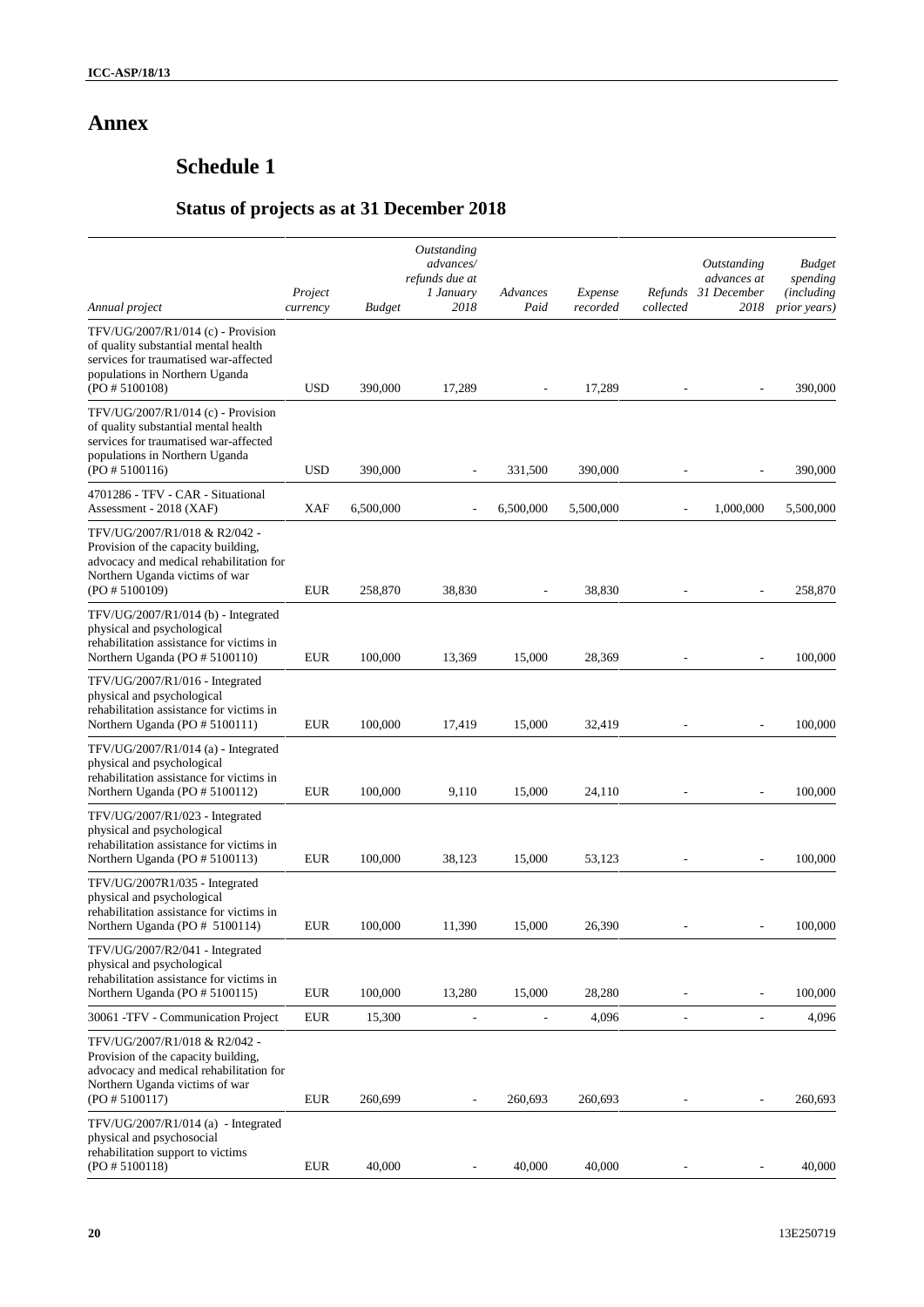| Annual project                                                                                                                                                                        | Project<br>currency | <b>Budget</b> | Outstanding<br>advances/<br>refunds due at<br>1 January<br>2018 | Advances<br>Paid | Expense<br>recorded      | Refunds<br>collected     | Outstanding<br>advances at<br>31 December<br>2018 | <b>Budget</b><br>spending<br><i>(including</i><br>prior years) |
|---------------------------------------------------------------------------------------------------------------------------------------------------------------------------------------|---------------------|---------------|-----------------------------------------------------------------|------------------|--------------------------|--------------------------|---------------------------------------------------|----------------------------------------------------------------|
| TFV/UG/2007/R1/035 - Integrated<br>physical and psychosocial<br>rehabilitation support to the war<br>victims (PO $# 5100119$ )                                                        | <b>EUR</b>          | 40,000        | $\overline{a}$                                                  | 40,000           | 40,000                   | ٠                        | $\overline{\phantom{a}}$                          | 40,000                                                         |
| TFV/UG/2007/R1/014 (b) - Health and<br>dignity restoration of war victims in<br>northern Uganda (PO # 5100120)                                                                        | <b>EUR</b>          | 40.000        | $\overline{\phantom{a}}$                                        | 34,000           | 39,659                   | $\overline{\phantom{a}}$ | $\overline{\phantom{a}}$                          | 39,659                                                         |
| TFV/UG/2007R1/016 - Integrated<br>physical and psychological<br>rehabilitation assistance for victims in<br>Northern Uganda (PO # 5100121)                                            | <b>EUR</b>          | 40,000        | $\overline{a}$                                                  | 40,000           | 40,000                   |                          | $\overline{\phantom{a}}$                          | 40,000                                                         |
| TFV/UG/2007/R1/023 - Centre for<br>expertise in psychosocial well-being of<br>war affected children (PO # 5100122)                                                                    | <b>EUR</b>          | 40,000        |                                                                 | 40,000           | 40,000                   |                          |                                                   | 40,000                                                         |
| TFV/UG/2007/R2/041 - Integrated<br>physical and psychological<br>rehabilitation assistance for victims in<br>Northern Uganda (PO # 5100123)                                           | <b>EUR</b>          | 40,000        | $\overline{\phantom{a}}$                                        | 40,000           | 40,000                   |                          | $\sim$                                            | 40,000                                                         |
| <b>Reparations Mandate</b>                                                                                                                                                            |                     |               |                                                                 |                  |                          |                          |                                                   |                                                                |
| 5100102 - Identification et evaluation<br>des prejudices psychologiques,<br>physique et socioeconomique des<br>jeunes ayant participe dans les groupes<br>armes de 2002-2003 en Ituri | <b>USD</b>          | 112,000       | 23,078                                                          |                  | $\overline{\phantom{a}}$ | 23,078                   | $\overline{\phantom{a}}$                          | 71,595                                                         |
| 4701273 - Katanga Collective Awards                                                                                                                                                   | <b>USD</b>          | 58,560        | $\overline{\phantom{a}}$                                        | 32,710           | 25,514                   | $\overline{\phantom{a}}$ | 7,196                                             | 25,514                                                         |
| 4701270 - Katanga Collective Awards                                                                                                                                                   | <b>EUR</b>          | 59.971        | ÷                                                               | 53,040           | 43.610                   | 722                      | 8.709                                             | 43.610                                                         |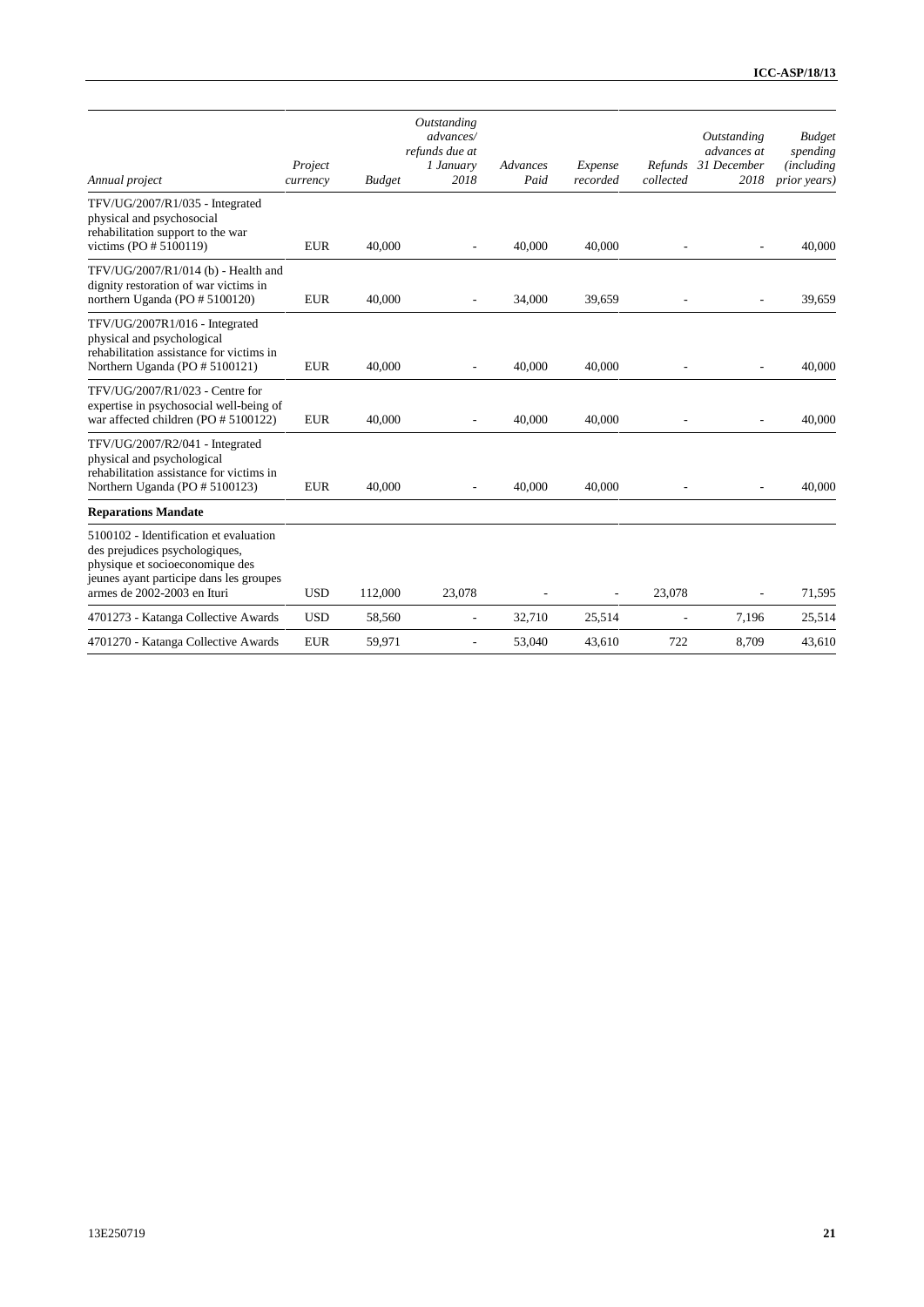

# **Final audit report on the financial statements of the Trust Fund for Victims for the period ended 31 December 2018**

# *Contents*

|                 | Pages |
|-----------------|-------|
| $\mathbf{I}$ .  |       |
| $\mathbf{II}$ . |       |
| III.            |       |
| IV.             |       |
| V.              |       |
| VI.             |       |
| VII.            |       |
|                 |       |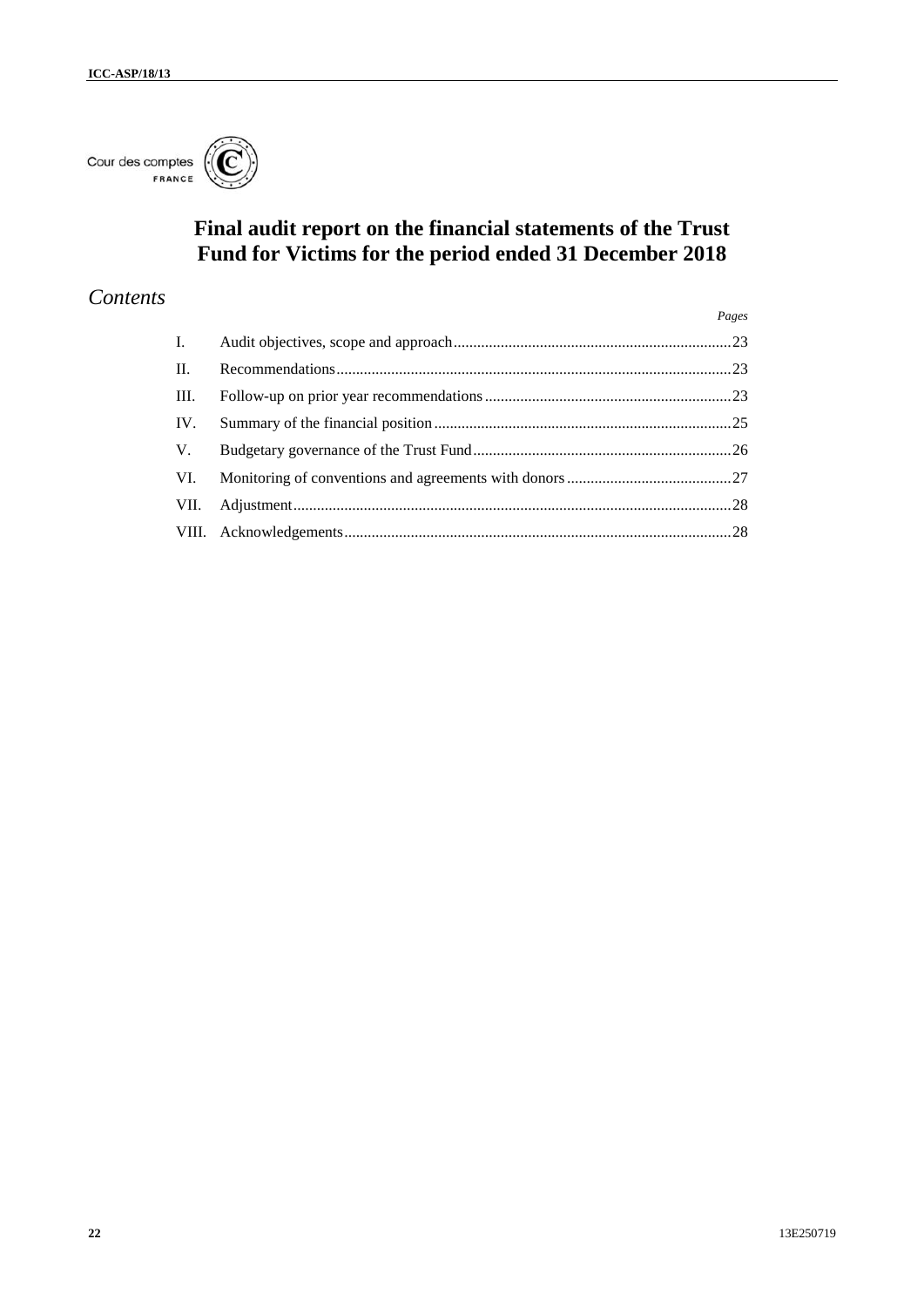### **I. Audit objectives, scope and approach**

1. We have audited the financial statements of the Trust Fund for Victims (TFV). The audit was conducted in accordance with the International Standards on Auditing (ISSAI and  $ISA<sup>1</sup>$  and Article 12 of the Financial Regulations and Rules (FRR) of the International Criminal Court (the "Court"), including the additional terms of reference governing the audit.

2. The overall objective of an audit of financial statements is to obtain reasonable assurance about whether the financial statements as a whole are free from material misstatement, whether due to fraud or error, thereby enabling the External Auditor to express an opinion on whether the financial statements are prepared, in all material respects, in accordance with the applicable financial framework.

3. The additional terms of reference governing the audit of ICC and all trust funds, including the Trust Fund for Victims, are disclosed in annex 6(c) to the Financial Regulations and Rules. They indicate that the External Auditor can consider matters that should be brought to the notice of the Assembly of States Parties (ASP), such as wasteful or improper expenditure of the Trust Fund for Victims' money and other assets, and expenditure not in accordance with the intention of the ASP.

4. The audit mission consisted of two phases:

(a) An interim audit (from 3 to 14 December 2018) focusing on aspects relating to internal control, voluntary contributions and International Public Sector Accounting Standards (IPSAS); and

(b) A final audit (from 6 May to 24 May 2019) focusing on the financial statements, the follow-up of previous recommendations and IPSAS disclosure requirements, as well as financial and governance controls.

5. A closing meeting with the Executive Director of the Trust Fund for Victims and his staff was held on 23 May 2019. This report has been prepared, taking into account the written comments sent by the Trust Fund for Victims on 14 June 2019.

6. We express an **unqualified opinion** on the financial statements of the Trust Fund for Victims for the financial year ended 31 December 2018.

### **II. Recommendations**

**Recommendation n° 1:** The External Auditor recommends that the TFV adopt a budgetary chart or framework in order to clarify the annual and plurennial planning of its appropriations and the authorizations of commitments on expenses and resources, distinguishing between resources coming from Major Programme VI (STFV) and voluntary contributions, for all its activities, approved by the adequate level of its governance.

**Recommendation n° 2:** The External Auditor recommends implementing a procedure to identify all the accruals with a deadline in accordance with the preparation of the financial statements.

### **III. Follow-up on prior year recommendations**

7. The External Auditor reviewed implementation of recommendations arising from prior year audits of the financial statements.

<sup>&</sup>lt;sup>1</sup> International Standards of Supreme Audit Institutions.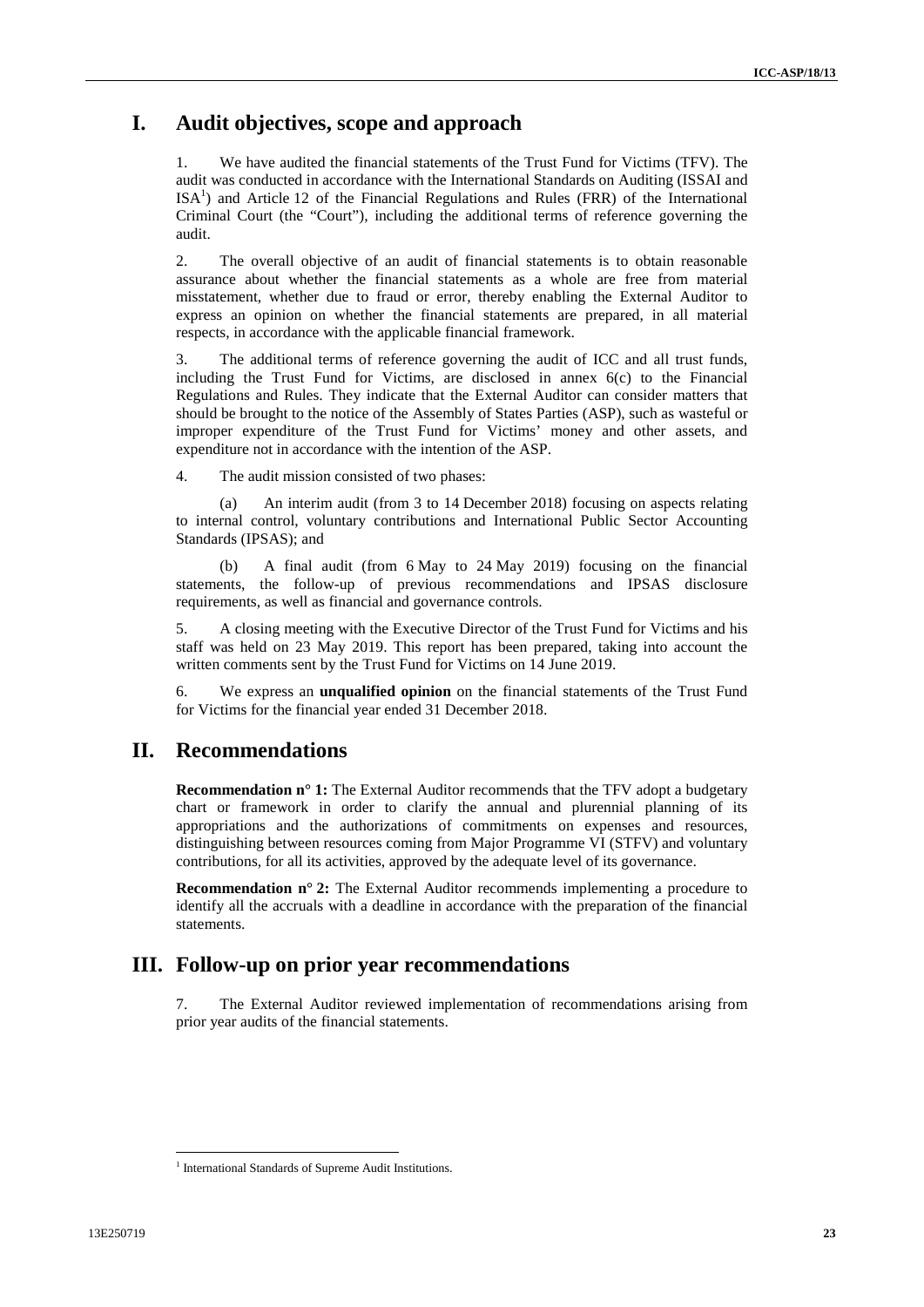| No.    | Subject                                                         | Outstanding recommendations                                                                                                                                                                                                                                                                                                                                                                                                                                                                                                                                                                                                                                                                                                                                                                                                                                                                                                                                                                      |   | Partially<br>Implemented implemented implemented | <b>Not</b> |
|--------|-----------------------------------------------------------------|--------------------------------------------------------------------------------------------------------------------------------------------------------------------------------------------------------------------------------------------------------------------------------------------------------------------------------------------------------------------------------------------------------------------------------------------------------------------------------------------------------------------------------------------------------------------------------------------------------------------------------------------------------------------------------------------------------------------------------------------------------------------------------------------------------------------------------------------------------------------------------------------------------------------------------------------------------------------------------------------------|---|--------------------------------------------------|------------|
| 2017-1 | IT in the scope<br>of reparations                               | In order to be able to accurately substantiate all of its<br>commitments related to the enforcement of the reparations<br>awards, the External Auditor recommends that (i) the TFV<br>Secretariat have access to the victim identification software<br>(VAMS) and that (ii) additional IT developments be<br>configured to take account of the specific needs of the<br>reparations activity (eligibility status, individual and/or<br>collective reparations, status of implementation of reparations,<br>justification of granted sums, relations with the victims' legal<br>representative, etc.).                                                                                                                                                                                                                                                                                                                                                                                            |   | X                                                |            |
| 2016-2 | Monitoring of<br>local partner's<br>audit reports               | The External Auditor recommends that the TFV Secretariat<br>systematically require its local partners to provide audit<br>reports, and that it conduct methodical formalised monitoring<br>of recommendations set out in these reports, in order<br>continually to improve the quality of action taken by<br>implementing partners.                                                                                                                                                                                                                                                                                                                                                                                                                                                                                                                                                                                                                                                              |   | X                                                |            |
| 2015-2 | Field<br>operations                                             | The External Auditor recommends that the TFV Secretariat<br>implement financial training initiatives for field programme<br>officers.                                                                                                                                                                                                                                                                                                                                                                                                                                                                                                                                                                                                                                                                                                                                                                                                                                                            | X |                                                  |            |
| 2015-3 | Field<br>operations                                             | The External Auditor recommends that the TFV Secretariat<br>strengthen the financial control of operations carried out by the<br>implementing partners by requiring that the Field Programme<br>Officers' duties include spot-checks of expenses incurred<br>(invoices and purchase orders). The results of these checks<br>should be made available to headquarters to justify the actual<br>expenses incurred.                                                                                                                                                                                                                                                                                                                                                                                                                                                                                                                                                                                 |   | X                                                |            |
| 2015-4 | Field<br>operations                                             | To ensure effective project monitoring and control, the<br>External Auditor recommends that the TFV Secretariat<br>strengthen the field teams.                                                                                                                                                                                                                                                                                                                                                                                                                                                                                                                                                                                                                                                                                                                                                                                                                                                   |   | X                                                |            |
| 2014/1 | Delegation of<br>the Registrar's<br>administrative<br>authority | In order to clarify the scope of the Registrar's delegation of<br>authority to the Secretariat of the Trust Fund for Victims, the<br>External Auditor recommends to:<br>(a) For the TFV Secretariat, in consultation with the<br>Registrar, (i) to review the scope of the delegation of authority<br>in order to clarify the roles and responsibilities over all<br>eventualities, such as the conclusion, suspension, termination<br>and extension of contracts with implementing partners; and<br>(ii) to ensure proper authority has been granted to the TFV<br>Secretariat staff so they may manage their operations and<br>activities, as indicated in the TFV Regulations; and<br>(b) - Establish a suitable arbitration mechanism, involving<br>if necessary the Board of Directors of the TFV and the Bureau<br>or another appropriate subsidiary organ of the Assembly of<br>State Parties, to guarantee a smooth decision making process<br>and avoid unnecessary delays and tensions |   |                                                  | X          |
| 2014/2 | Management<br>roles and<br>responsibilities                     | The External Auditor recommends putting an end to existing<br>managerial ambiguities within TFV Secretariat leading to a<br>lack of clarity about accountability and responsibilities by<br>clarifying the roles and responsibilities of the TFV staff mainly<br>as regards to fund-raising, donor relations and project contract<br>management in order to avoid overlaps and to make the<br>decisions and activities of TFV more effective and<br>coordinated. This could be done through the review of the<br>work surveys and job descriptions; and adoption of the<br>responsibility assignment chart as proposed by TFV, which<br>identifies roles and responsibilities and avoids any confusion.                                                                                                                                                                                                                                                                                          |   | X                                                |            |
|        |                                                                 | <b>Total number of recommendations: 7</b>                                                                                                                                                                                                                                                                                                                                                                                                                                                                                                                                                                                                                                                                                                                                                                                                                                                                                                                                                        | 1 | 5                                                | 1          |

### **Table 1: Follow-up on previous recommendations**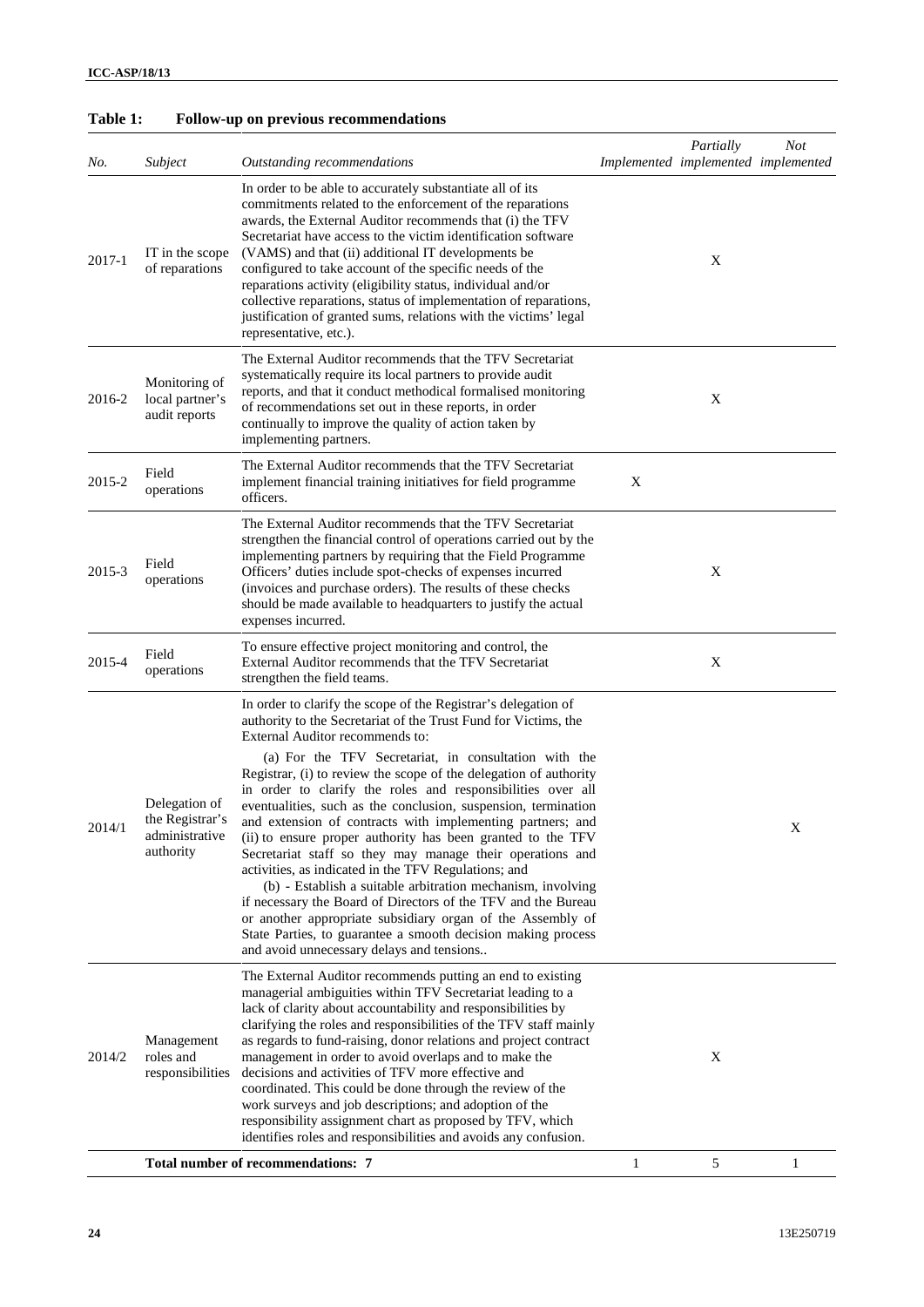8. Recommendation TFV-2017-1 has started to be considered partially implemented. Taking into account the affirmation by the TFV Secretariat (STFV) that access to the victim identification software (VAMS) is already available on an "as needed basis" in cooperation with the Victims Participation and Reparations Section (VPRS), that a joint analysis is on going with the Information Management Services Section (IMSS) and VPRS on IT requirements and adjustments of VAMS.

9. Recommendation TFV-2016-2 is considered partially implemented. As indicated last year, the implementation of the recommendation has started, with the preparation of the call for tender of an External audit company in charge of auditing the local partners, and the new cycle of operations launched in Uganda, and to be committed in *Côte d'Ivoire* (CIV) and Democratic Republic of Congo (DRC) in 2019.

10. Recommendation TFV-2015-2 is considered implemented. The STFV has mentioned that training actions for field programme managers and associate programme officers were held in the second half of 2018 and planned for 2019, and confirmed that financial and managerial skills were required in their recruitment process. The recommendation is then to be considered as implemented, bearing in mind that training efforts have to continue after 2019.

11. Recommendation TFV-2015-3 is considered partially implemented. The STFV has indicated that spot checks were made in 2018 in Uganda, and planned for 2019 in other countries. Following a workshop on internal control held in February 2019, a collection of tools, templates and guidelines is under drafting with the purpose to be achieved in the last quarter of 2019.

12. Recommendation TFV-2015-4 is considered partially implemented. The External Auditor acknowledges that the TFV has been granted an important level of additional budgetary resources in 2019, as well as an approval of funding of new temporary posts. The results of this important step in human and financial resources will have to be measured on the field in order to appreciate if the implementation of the recommendation has reached its objectives.

13. Recommendation TFV-2014-1 is considered not implemented. On the one hand, the renewal of the Board of Directors in December 2018 has postponed the discussions on an arbitral procedure of disagreements between TFV and the Registry. On the other hand, the TFV must, prior to further discussions with the Registry, finalise its responsibility matrix related to the clarification and renewal of the organisation of the STFV, which should be put in place in the second half of 2019, at the end of the annual seminar at the end of June 2019.

14. Recommendation TFV-2014-2 is considered partially implemented. The clarification of responsibilities inside the TFV has been accelerated in 2018 and, following the May 2018 retreat, a new responsibility matrix is expected to be finalized in 2019 through the next retreat.

### **IV. Summary of the financial position**

15. The TFV's statement of financial performance shows a deficit of  $\bigoplus$ . 149 million compared with a surplus of  $\Theta$ .410 million in 2017. This change is mainly due to the increase in programme expenses ( $\epsilon$ 5.332 million compared to  $\epsilon$ 3.213 million in 2017) and administrative expenses ( $\in$ 1.982 million compare to  $\in$ 1.435 million in 2017). Accordingly, the growth rate of resources has been lower than for expenses, even if the assessed contributions have grown at a significant rate of 17 percent, reaching  $\epsilon$ 2.542 million. Voluntary contributions have also grown at a high rate of 25 percent, reaching  $\epsilon$ 3.605 million (compared to  $\epsilon$ 2.878 million in 2017). This confirms the more proactive approach of the TFV to mobilize voluntary contributions from donors in order to meet the new needs created by the victim reparations ordered by the Court.

16. After the Trial Chamber's decision in December 2017 on Mr Lubanga's liability, the TFV has been involved in identification of victims potentially eligible to collect reparations. The TFV continued its identification, planning and reparation of victims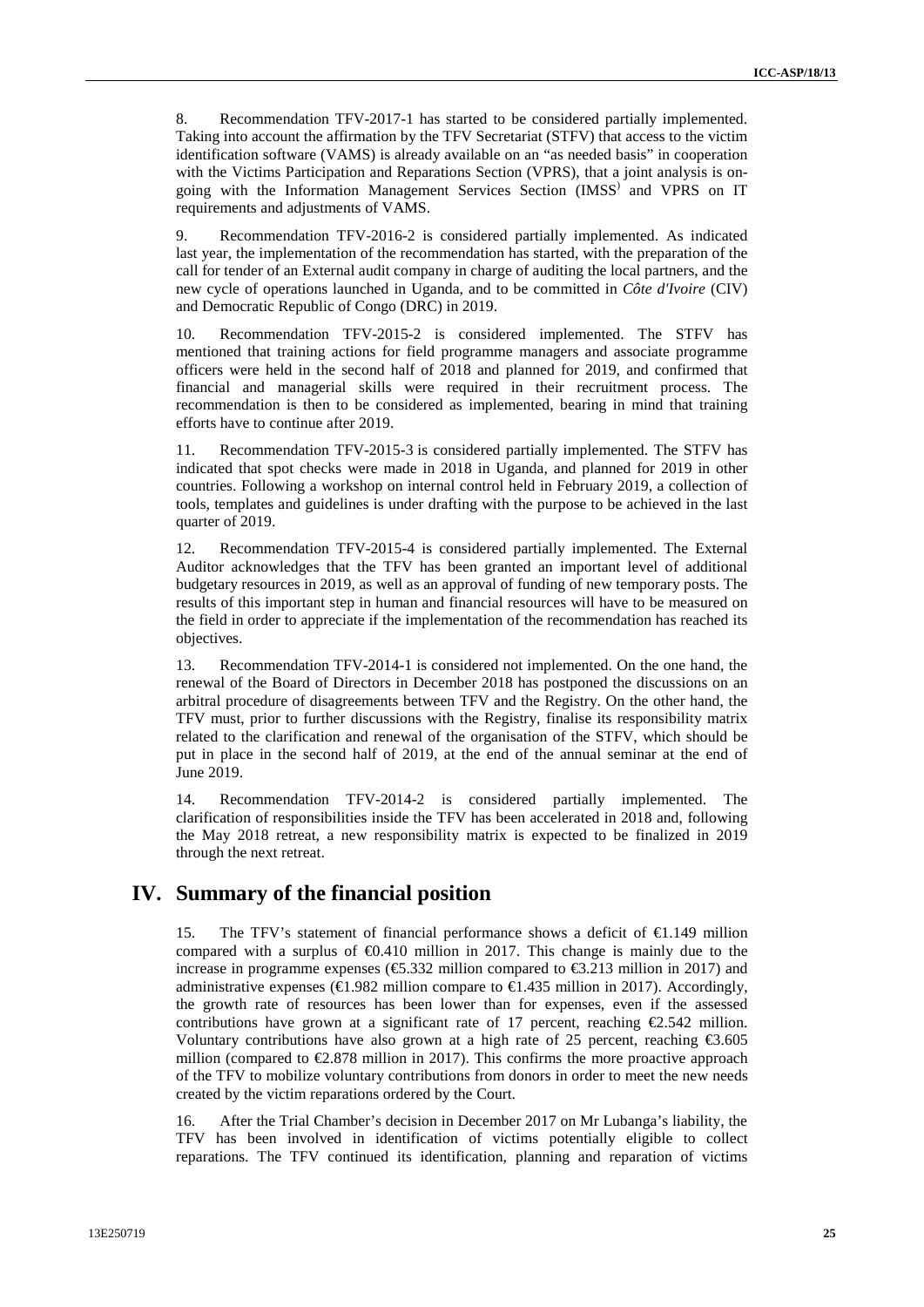activities on Mr Katanga's and Mr Al Mahdi's cases, including the cultural heritage destruction side.

17. The TFV is in an advanced phase of launching new assistance programme cycles in Côte d'Ivoire. A relaunch of the assistance programme in the Central African Republic (CAR) was decided following Mr. Bemba's acquittal in June 2018, as reparations projects were reoriented towards assistance. The TFV launched a new five years cycle of its assistance mandate in various locations, such as Uganda and DRC. Other potential assistance projects were prepared on Georgia and Kenya.

18. The statement of financial position improved overall with total assets increase from €15.839 million in 2017 to €19.106 million in 2018. The financial position is sound, with a net asset at a level of €12.236 million and liabilities mostly composed on non-current provisions at a level of  $\epsilon$ 5.055 million. The TFV has no financial debts and a major part of its current liabilities  $(\text{\textcircled{40.854}}$  million) consists of accruals and deferred revenues, these being likely to become revenues in the future.

19. The cash and cash equivalent account amounts to €17.857 million, as at December 31<sup>st</sup> 2018. This high level of funds does not produce a significant amount of interest, with only €six thousand in 2018. The Trust Fund Financial Regulations and Rules refer to the article 108 of the Financial Regulations and rules of the ICC, while the possibility to proceed to investments (limited in time) in case of "money not needed during the investment period" is mentioned in article 109.

20. A significant provision for reparation awards has been made in 2018  $(\epsilon 4.195$ million, increasing the cumulative provision for victims reparations up to  $\epsilon$ 5.940 million). In spite of its present positive financial position (net assets up to  $\epsilon$ 12.236 million and a reparation provision up to  $\epsilon$ 5.940 million), the TFV estimates that a minimum annual inflow of resources of  $\epsilon$ 10 million will be necessary in the middle or long term to face its activities and mainly the charges of the reparations. In this scope, the TFV, not neglecting to explore other potential hypotheses of funding, is aware of the strategic necessity to attract and keep a growing network of donors and voluntary contributors.

21. The statement of financial performance does display the amounts of reparations expenses approved by the Board of Directors through provisions, following an external audit recommendation. Annual reparations expenses presented in Note 6 to the financial statements appear then as a reduction of former provision. The amount of annual expenses in 2018, €0.066 million, appears at the present stage rather modest compared to the cumulated amount of provisions  $(\text{\e}5.940 \text{ million})$ .

22. A part of these provisions is classified in current liabilities  $(\mathcal{A}0.961 \text{ million})$ , meaning that it should be used during 2019, and the other part is in non-current liabilities (€5.055 million). Last year, €0.473 million were classified in current liabilities, but only €0.066 million has been paid in 2018. The TFV Secretariat should be careful to do the best estimation for this classification.

### **V. Budgetary governance of the Trust Fund**

23. The reconciliation between the financial statements and the budget is disclosed in the note n° 11. This reconciliation is limited to the perimeter of the available budget only, which is the Major Programme VI "Secretariat of the Trust Fund for Victims" of the ICC. The reconciliation disclosed in note 11 does not raise issues as long as it is limited to the Major Programme VI perimeter.

24. The application of IPSAS 24 is not mandatory in the case of public sector entities not required to make approved budgets publicly available, and the Financial Regulations and Rules of the TFV do not require the presentation of a formalized and public budget, which would include resources and expenses not related to the Major Programme VI. In that view, the practice of the TFV does not raise questions of compliance with IPSAS.

25. However, the "annual reports "of the TFV, which are public documents, disclose in their annexes lists of projects and mention a "budget" envelope for each project, which suggests an implicit budgetary approach. This shows that the TFV has its own process of planning and programming projects, developed on a plurennial period. This process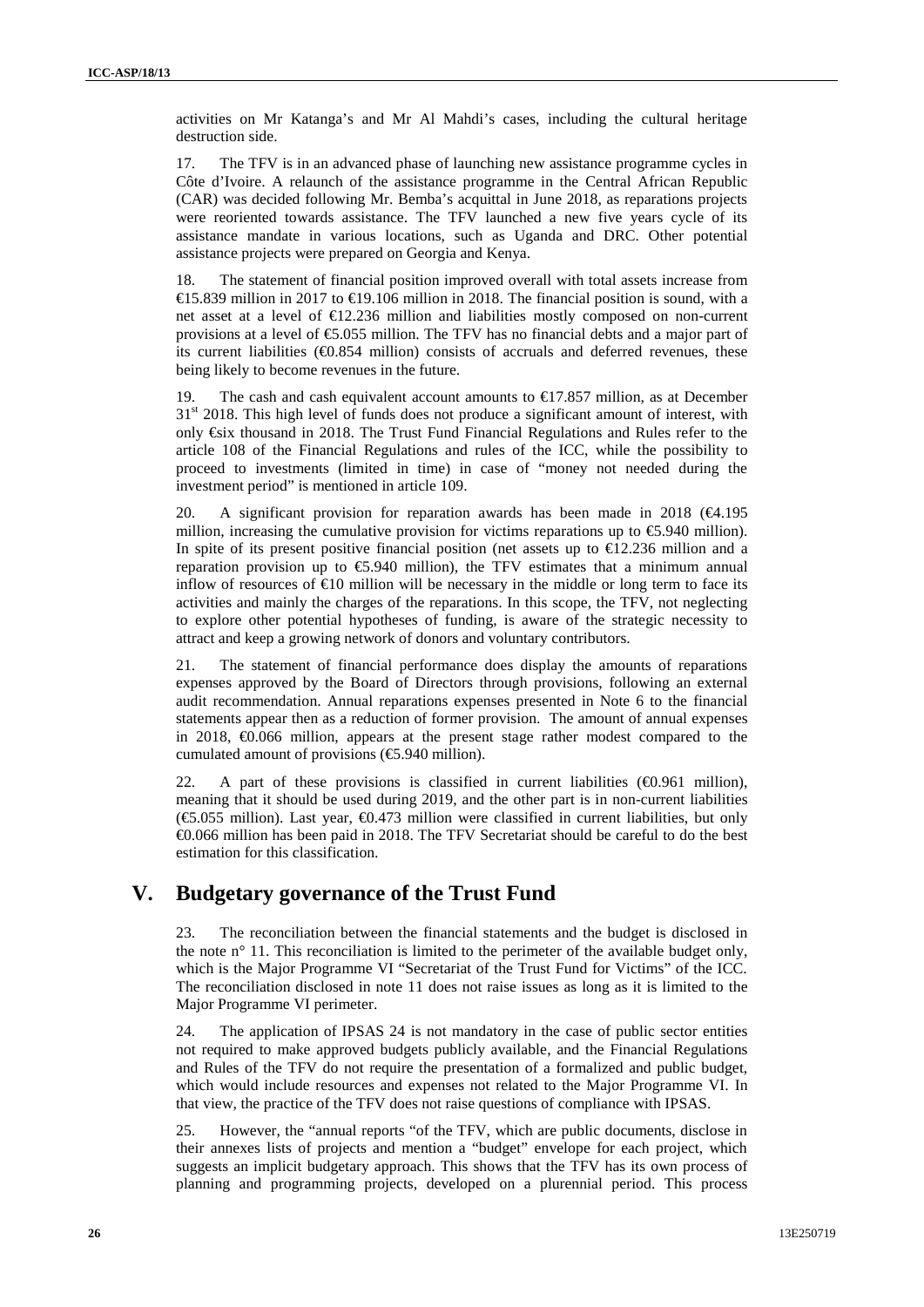includes an annual formal approval by the Board. Figures mentioned in the projects represent the contract values of service agreements with the TFV partners, and have no budgetary meaning.

26. The TFV has produced to the External Auditor the "List of Decisions" of the 18th Meeting of the TFV Board of Directors, in The Hague, on 22 to 24 May 2018. This document formalizes the approval by the Board of Directors of budgetary proposals to the ASP for the next STFV Major Programme VI, and a list of "financial package proposal for programme allocations".

27. This practice is not (and does not pretend to be) a kind of budgetary process. However, the implementation of a formalized and stable budgetary cycle is a good practice in public sector elected entities, including those supported by voluntary contributions, especially when the annual budgetary period is the same as the accounting period of the financial statements.

28. The voluntary contributions received by the TFV may be "earmarked" or not. In both cases, a structured annual budget for operations funded through voluntary contributions would give an adequate visibility on the progressive use of funds to the donors, to the Assembly, and to the public.

29. The External Auditor recommends that the governance of the TFV clarifies its practices of planning and authorization of commitments given and received on expenses and resources in a budgetary chart or framework covering all activities, including those funded by resources coming from other sources than the ICC's Major programme VI, mainly voluntary contributions. The TFV could get technical support and assistance from the Registry, especially the Finance and Budget sections of the Division of Management Services.

30. Such a practice could improve the visibility on the implementation of conventions, including those covering plurennial programmes in assistance or reparation. Some of these include conditions on commitments and calendar targets, eventually with reimbursement obligations in case of non-fulfilments of operational objectives, and reporting duties from the TFV towards the donors.

**Recommendation n° 1:** The External Auditor recommends that the TFV adopt a budgetary chart or framework in order to clarify the annual and plurennial planning of its appropriations and the authorizations of commitments on expenses and resources, distinguishing between resources coming from Major Programme VI (STFV) and voluntary contributions, for all its activities, approved by the adequate level of its governance.

### **VI. Monitoring of conventions and agreements with donors**

31. Voluntary contributions have grown 25 percent in 2018, reaching €3.605 million (compared to €2.878 million in 2017). This confirms the outcome of the TFV efforts to mobilize donors in order to meet the new needs of victim reparations. An important part of voluntary contributions is supported by written agreements with donors, some of them earmarked.

32. It appeared during the audit works that part of these written agreements include conditions to be fulfilled. Otherwise, donors might claim the funds back. The financial statements record these funds as deferred revenues, according to IPSAS.

33. These agreements may include complex reporting or monitoring duties for the TFV, among which obligations to deliver reports or insurances on the due use of funds by the External Auditor of ICC. The TFV should be aware that the External Auditor only reports to the Assembly and cannot be assigned, in agreements with donors, to works that are not included in its mandate as settled by the Assembly. The External Auditor cannot be involved in any additional process without his knowledge or consent.

34. The inclusion of such conditions, whose achievement is not realistic nor under control of the TFV, could furthermore give rise to difficulties with the donors, and should be avoided in future conventions.